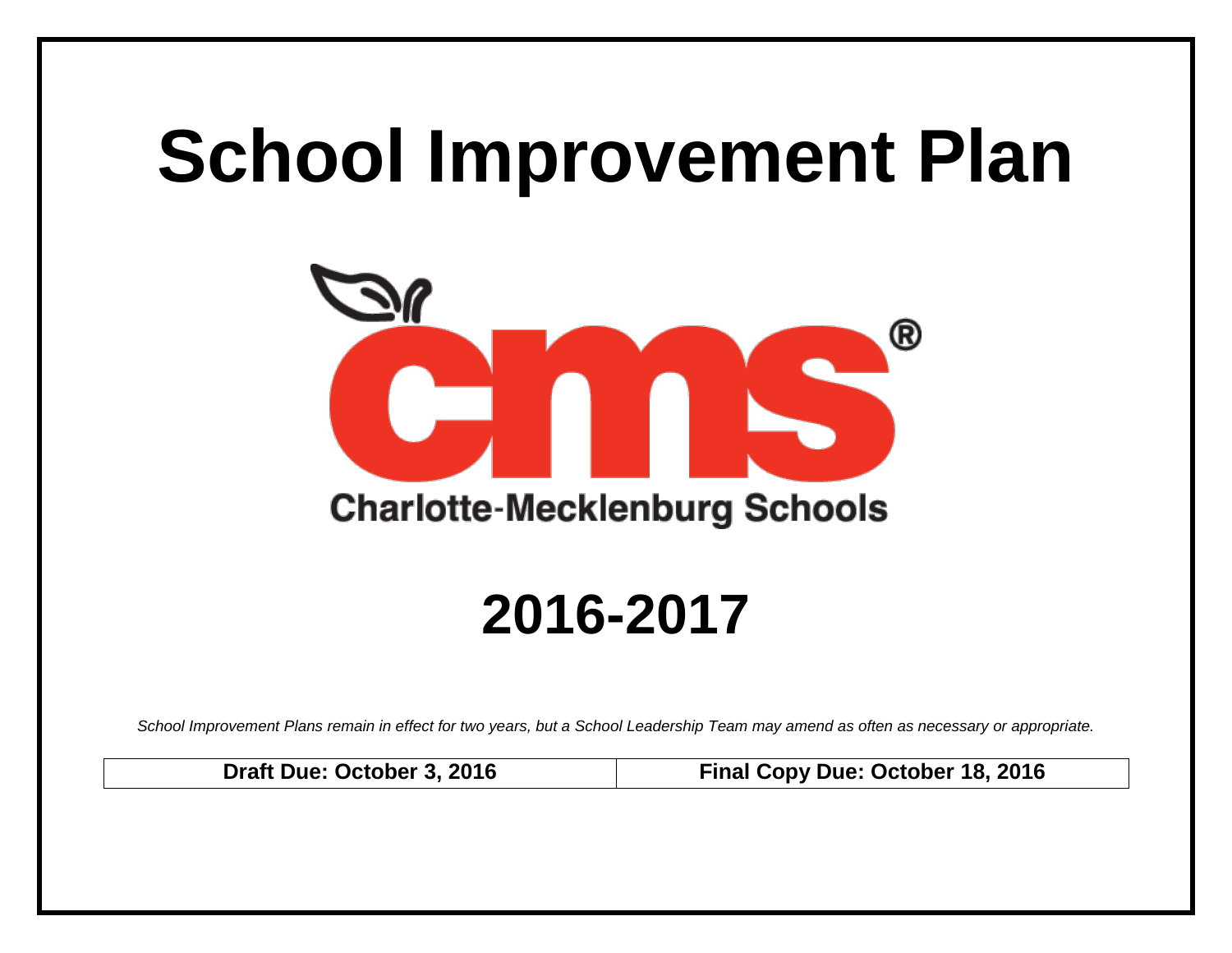

| <b>Lincoln Heights Academy School Contact Information</b> |                               |                       |                        |                                                                             |  |  |  |
|-----------------------------------------------------------|-------------------------------|-----------------------|------------------------|-----------------------------------------------------------------------------|--|--|--|
| School:                                                   | Lincoln Heights Academy       |                       | <b>Courier Number:</b> | 461                                                                         |  |  |  |
| Address:                                                  | 1900 New Castle Street        |                       | <b>Phone Number:</b>   | $(980)343 - 5415$                                                           |  |  |  |
|                                                           | Charlotte, NC 28216           |                       | <b>Fax Number:</b>     | $(980)343 - 5419$                                                           |  |  |  |
| <b>Learning Community</b>                                 | Central/ Exceptional Children |                       | <b>School Website:</b> | http://schools.cms.k12.nc.us/lincolnheightsaca<br>demyEC/Pages/Default.aspx |  |  |  |
| Principal:                                                |                               | Katherine Willenbrock |                        |                                                                             |  |  |  |
| <b>Learning Community Superintendent:</b>                 |                               | Gina Smith            |                        |                                                                             |  |  |  |

#### **Lincoln Heights Academy School Improvement Team Membership**

*From GS §115C-105.27: "The principal of each school, representatives of the assistant principals, instructional personnel, instructional support personnel, and*  teacher assistants assigned to the school building, and parents of children enrolled in the school shall constitute a school improvement team to develop a school *improvement plan to improve student performance. Representatives of the assistant principals, instructional personnel, instructional support personnel, and teacher assistants shall be elected by their respective groups by secret ballot....Parents serving on school improvement teams shall reflect the racial and socioeconomic composition of the students enrolled in that school and shall not be members of the building-level staff."*

| <b>Committee Position</b>                 | <b>Name</b>                             | <b>Email Address</b>                | <b>Date</b>    |
|-------------------------------------------|-----------------------------------------|-------------------------------------|----------------|
|                                           |                                         |                                     | <b>Elected</b> |
| Principal                                 | <b>Katherine Willenbrock</b>            | Katherine.willenbrock@cms.k12.nc.us | 8/31/16        |
| <b>Assistant Principal Representative</b> | <b>Tyrone McDonald</b>                  | t.mcdonald@cms.k12.nc.us            | 8/31/16        |
| <b>Teacher Representative</b>             | <b>Holly Lambert</b>                    | Holly.lambert@cms.k12.nc.us         | 8/31/16        |
| Teacher Representative                    | Remi Royal                              | Remi1.royal@cms.k12.nc.us           | 8/31/16        |
| <b>Teacher Representative</b>             | <b>Christine Beau-Antoine</b>           | Ca.beauantoine@cms.k12.nc.us        | 8/31/16        |
| Inst. Support Representative              | <b>Melissa Melton</b>                   | Melissa.manikkam@cms.k12.nc.us      | 8/31/16        |
| Inst. Support Representative              | O'Neil Walker                           | Oneil1.walker@cms.k12.nc.us         | 8/31/16        |
| Teacher Assistant Representative          | TBD                                     |                                     |                |
| <b>Parent Representative</b>              | <b>Sandy Perkins (Community member)</b> | psychoperk@bellsouth.net            | 9/20/16        |
| <b>Parent Representative</b>              | TBD                                     |                                     |                |
| <b>Parent Representative</b>              | <b>TBD</b>                              |                                     |                |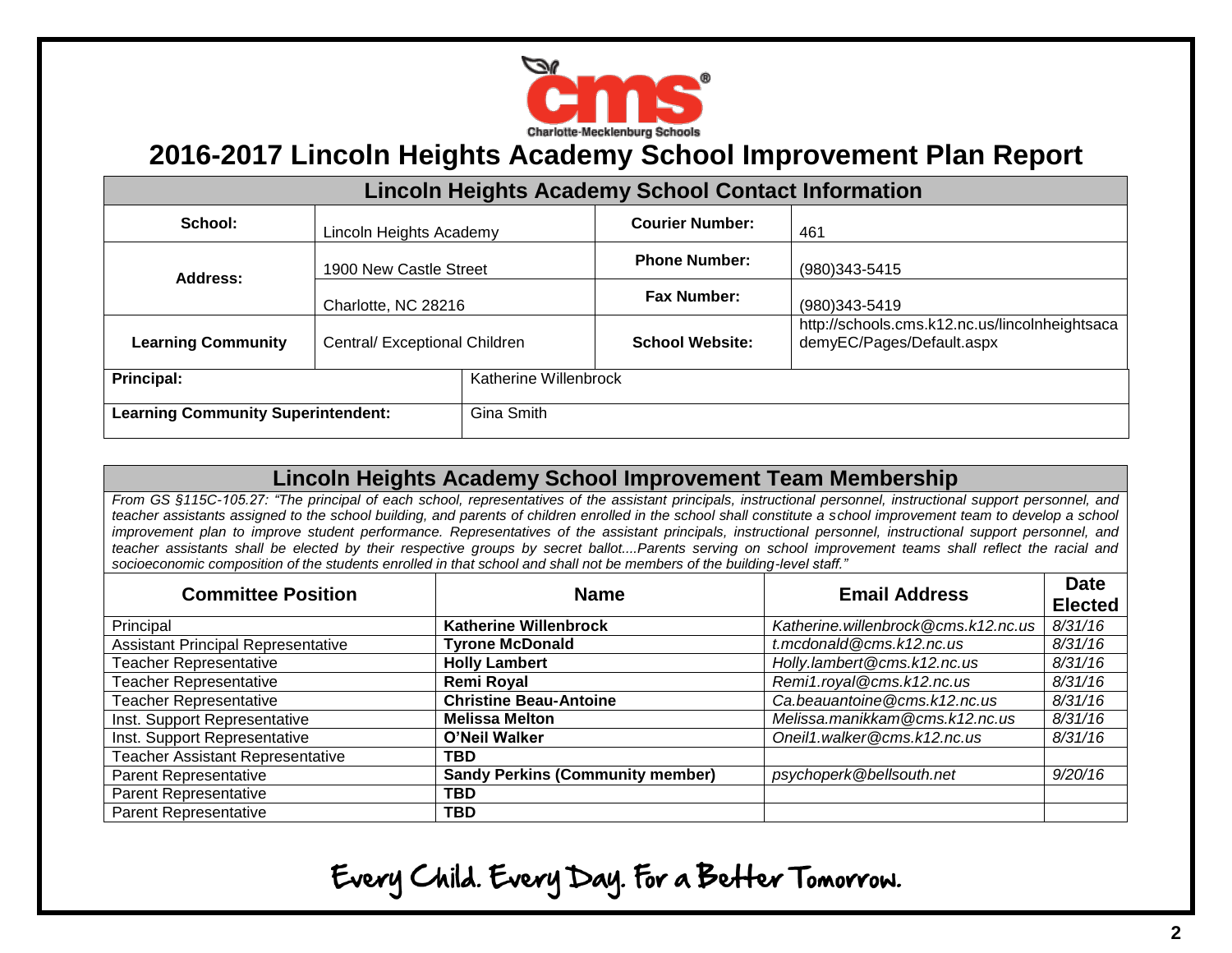

**Vision Statement**

**District:** CMS provides all students the best education available anywhere, preparing every child to lead a rich and productive life.

**School:** The vision of Lincoln Heights Academy is to become the finest comprehensive separate school available for seriously emotionally and behaviorally disabled students. An important part of the vision is the strong belief that exceptional children are capable of learning new behaviors and academic skills that will foster success in school and society.

#### **Mission Statement**

**District:** The mission of CMS is to maximize academic achievement by every student in every school.

**School:** Our mission at Lincoln Heights Academy is to create a learning environment which combines educational, therapeutic, and community efforts. We empower Exceptional Children and their families with the ability to develop and achieve autonomy to become positive, productive, and effective citizens in today's global society.

#### **Lincoln Heights Academy School Shared Beliefs**

- Lincoln Heights Academy Family believes in supporting the strengths and areas for growth in every child, parent, staff, and community member.
- Lincoln Heights Academy Family believes in a nurturing and enriching therapeutic learning environment.
- Lincoln Heights Academy Family believes that every child deserves a chance to succeed.
- Lincoln Heights Academy Family believes in supporting every child, parent, staff, and community member.
- Lincoln Heights Academy Family believes in supporting every child, parent, staff, and community member.
- Lincoln Heights Academy Family believes in consistent schoolwide expectations.
- Lincoln Heights Academy Family believes that every child deserves a second chance
- Lincoln Heights Academy Family believes that we shall live, love, learn, and succeed together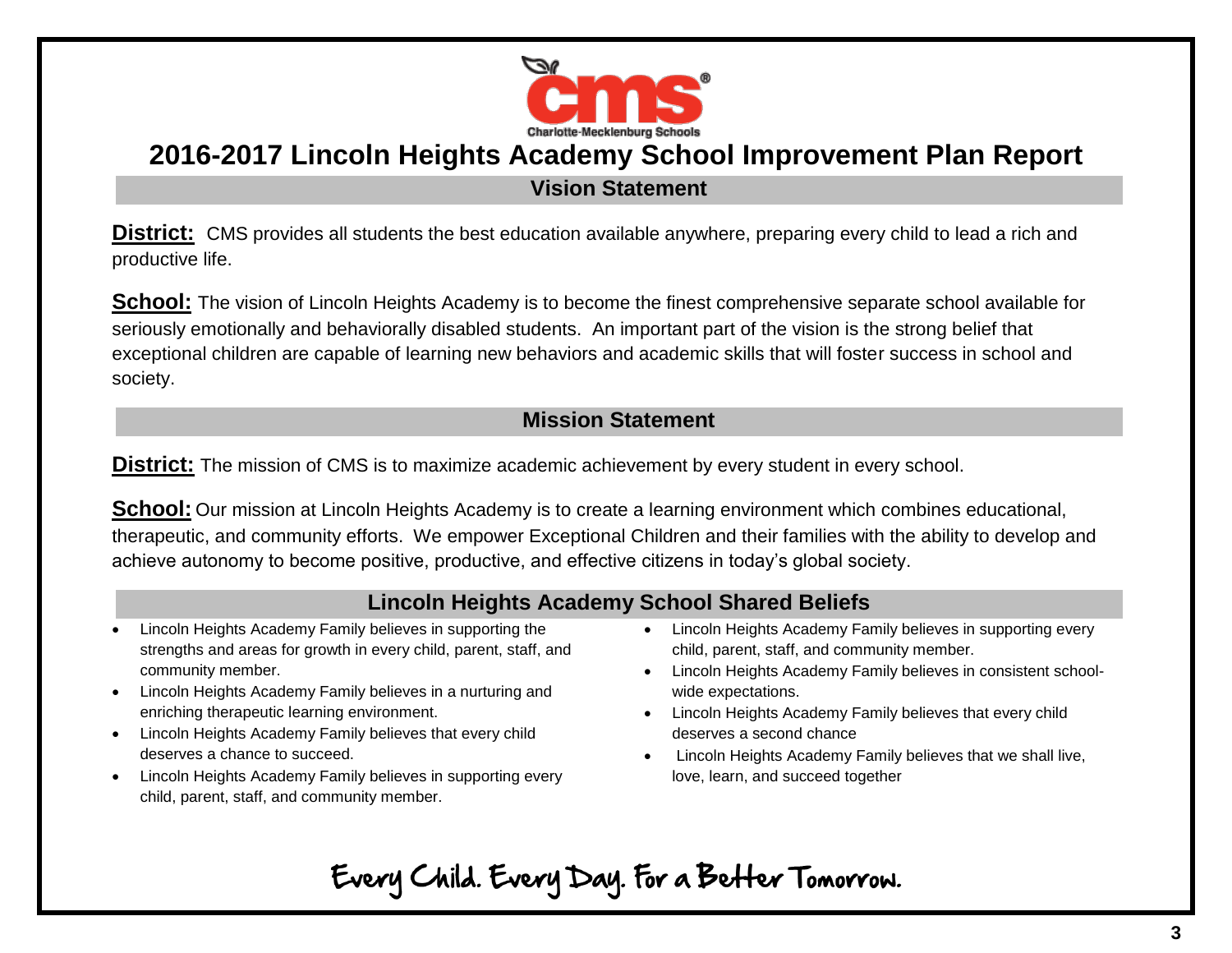

#### **Lincoln Heights Academy School SMART Goals**

Provide a duty-free lunch period for every teacher on a daily basis.

.

- Provide duty-free instructional planning time for every teacher under G.S. 115C-105.27 and -301.1, with the goal of proving an average of at least five hours of planning time per week, to the maximum extent that the safety and proper supervision of students may allow during regular student contact hours.
- Provide a positive school climate, under CMS regulation JICK-R, by promoting a safe learning environment free of bullying and harassing behaviors. A4.01 - The school implements a tiered instructional system that allows teachers to deliver evidence-based instruction aligned with the individual needs of students across all tiers.(5117)
- B1.03 A Leadership Team consisting of the principal, teachers who lead the Instructional Teams, and other professional staff meets regularly (at least twice a month) to review implementation of effective practices.(5137)
- E1.06 The school regularly communicates with parents/guardians about its expectations of them and the importance of the curriculum of the home (what parents can do at home to support their children's learning).(5182)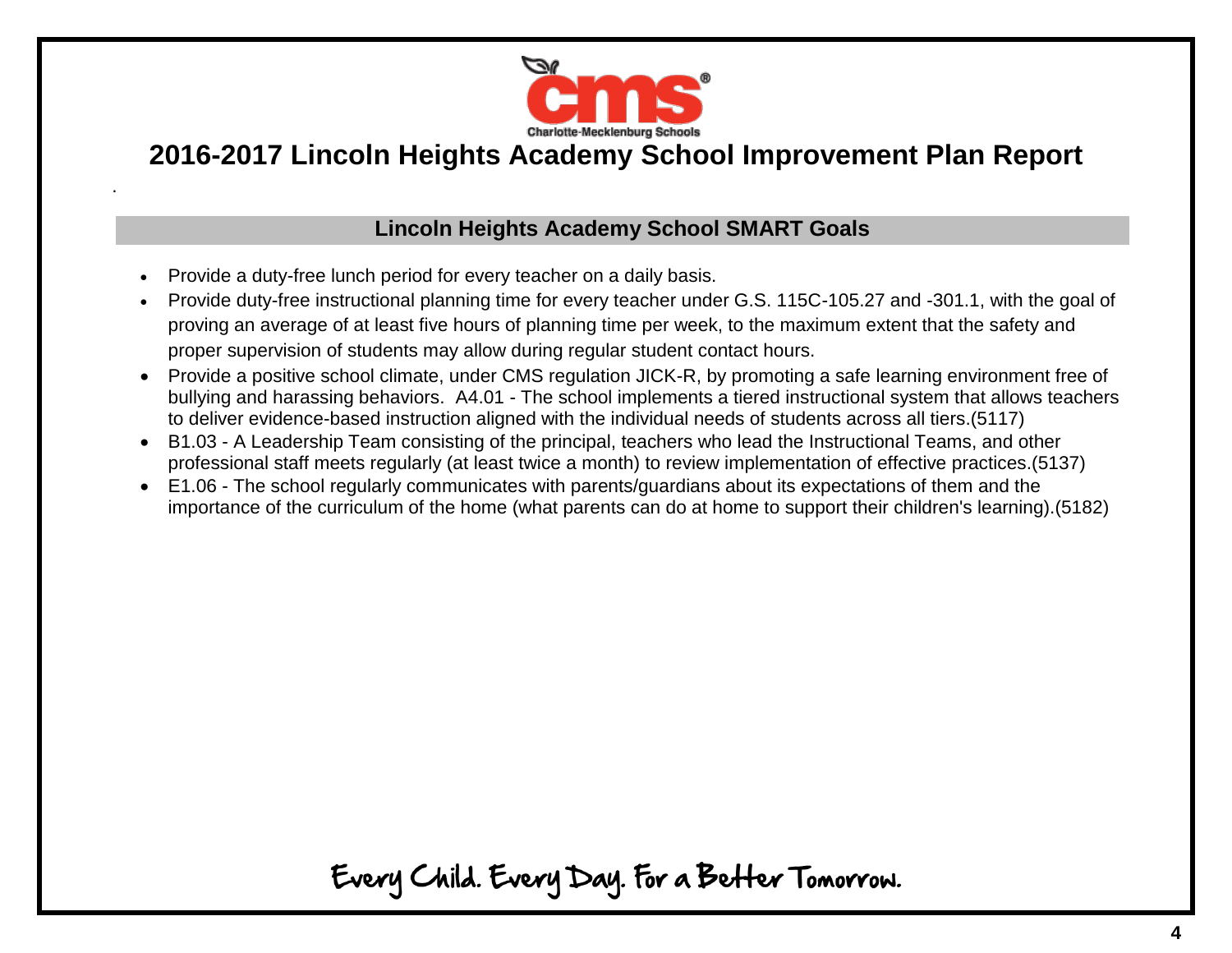

#### **Lincoln Heights Academy School Assessment Data Snapshot**

| Assessment             | Subgroup |       | 2015-2016 |       | 2014-2015 |       | 2013-2014 |       | 2012-2013 |  |
|------------------------|----------|-------|-----------|-------|-----------|-------|-----------|-------|-----------|--|
|                        |          | % GLP | % CCR     | % GLP | % CCR     | % GLP | % CCR     | % GLP | % CCR     |  |
| Grade 03 EOG Composite | All      | 20.0  | 20.0      | 6.3   | 6.3       | 21.4  | 7.1       |       | 33.3      |  |
| Grade 03 EOG Math      | All      | 20.0  | 20.0      | 0.0   | 0.0       | 14.3  | 0.0       |       | 33.3      |  |
| Grade 03 EOG Reading   | All      | 20.0  | 20.0      | 12.5  | 12.5      | 28.6  | 14.3      |       | 33.3      |  |
| Grade 04 EOG Composite | All      | 6.3   | 6.3       | 16.7  | 8.3       | 8.3   | 8.3       |       | 0.0       |  |
| Grade 04 EOG Math      | All      | 0.0   | 0.0       | 16.7  | 16.7      | 16.7  | 16.7      |       | 0.0       |  |
| Grade 04 EOG Reading   | All      | 12.5  | 12.5      | 16.7  | 0.0       | 0.0   | 0.0       |       | 0.0       |  |
| Grade 05 EOG Composite | All      | 12.5  | 12.5      | 0.0   | 0.0       | 0.0   | 0.0       |       | 0.0       |  |
| Grade 05 EOG Math      | All      | 12.5  | 12.5      | 0.0   | 0.0       | 0.0   | 0.0       |       | 0.0       |  |
| Grade 05 EOG Reading   | All      | 12.5  | 12.5      | 0.0   | 0.0       | 0.0   | 0.0       |       | 0.0       |  |
| Grade 05 EOG Science   | All      | 12.5  | 12.5      | 0.0   | 0.0       | 0.0   | 0.0       |       | 0.0       |  |
| Grade 06 EOG Composite | All      | 5.6   | 0.0       | 0.0   | 0.0       | 0.0   | 0.0       |       | 0.0       |  |
| Grade 06 EOG Math      | All      | 0.0   | 0.0       | 0.0   | 0.0       | 0.0   | 0.0       |       | 0.0       |  |
| Grade 06 EOG Reading   | All      | 11.1  | 0.0       | 0.0   | 0.0       | 0.0   | 0.0       |       | 0.0       |  |
| Grade 07 EOG Composite | All      | 0.0   | 0.0       | 4.2   | 4.2       | 3.8   | 3.8       |       | 10.0      |  |
| Grade 07 EOG Math      | All      | 0.0   | 0.0       | 0.0   | 0.0       | 0.0   | 0.0       |       | 5.0       |  |
| Grade 07 EOG Reading   | All      | 0.0   | 0.0       | 8.3   | 8.3       | 7.7   | 7.7       |       | 15.0      |  |
| Grade 08 EOG Composite | All      | 2.2   | 0.0       | 4.4   | 4.4       | 2.3   | 2.3       |       | 0.0       |  |
| Grade 08 EOG Math      | All      | 0.0   | 0.0       | 0.0   | 0.0       | 0.0   | 0.0       |       | 0.0       |  |
| Grade 08 EOG Reading   | All      | 6.7   | 0.0       | 6.7   | 6.7       | 0.0   | 0.0       |       | 0.0       |  |
| Grade 08 EOG Science   | All      | 0.0   | 0.0       | 6.7   | 6.7       | 7.1   | 7.1       |       | 0.0       |  |
| <b>EOC Biology</b>     | All      | 0.0   | 0.0       | 0.0   | 0.0       | 0.0   | 0.0       |       | 0.0       |  |
| EOC English II         | All      | 25.0  | 0.0       | 0.0   | 0.0       | 0.0   | 0.0       |       | 27.3      |  |
| EOC Math I             | All      | 0.0   | 0.0       | 0.0   | 0.0       | 0.0   | 0.0       |       | 0.0       |  |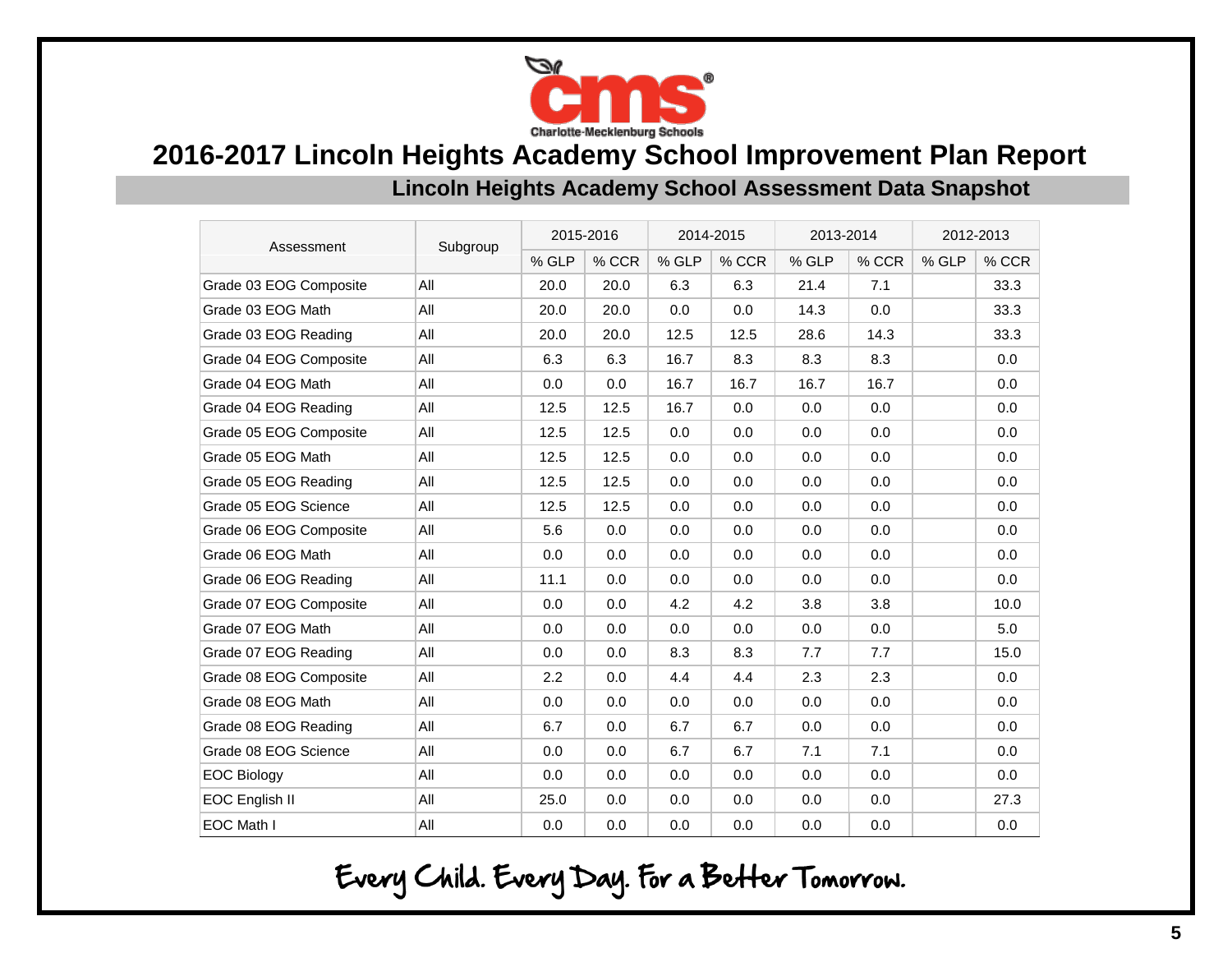

| Assessment                   | Subgroup | 2015-2016 |         | 2014-2015 |       | 2013-2014 |       | 2012-2013 |       |
|------------------------------|----------|-----------|---------|-----------|-------|-----------|-------|-----------|-------|
|                              |          | % GLP     | $%$ CCR | % GLP     | % CCR | % GLP     | % CCR | % GLP     | % CCR |
| School EOG Reading Composite | All      | 8.3       | 5.0     | 6.5       | 4.8   | 4.6       | 3.1   |           | 9.1   |
| School EOG Math Composite    | All      | 3.3       | 3.3     | 1.6       | 1.6   | 3.1       | 1.5   |           | 5.5   |
| School EOG Science Composite | All      | 4.3       | 4.3     | 4.5       | 4.5   | 4.0       | 4.0   |           | 0.0   |
| <b>EOG Composite</b>         | All      | 5.6       | 4.2     | 4.1       | 3.4   | 3.9       | 2.6   |           | 6.5   |
| <b>EOC Composite</b>         | All      | 4.5       | 0.0     | 0.0       | 0.0   | 0.0       | 0.0   |           | 11.5  |
| School Composite             | All      | 5.5       | 3.6     | 3.8       | 3.1   | 3.2       | 2.2   |           | 7.3   |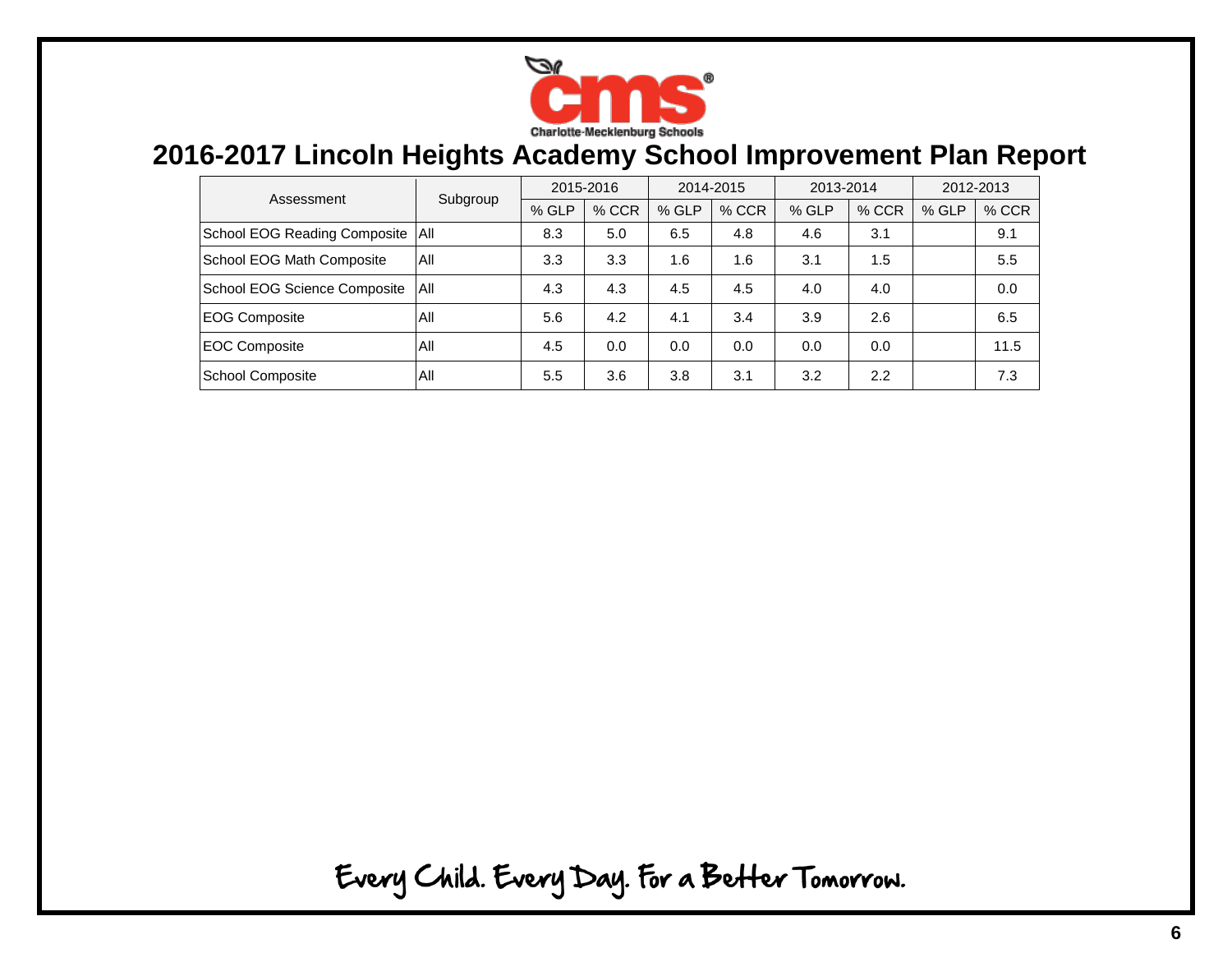

#### **Lincoln Heights Academy School Profile**

Lincoln Heights Academy (LHA) is located just north of Center City in Charlotte, North Carolina and is one of two public separate schools in the Charlotte-Mecklenburg Schools (CMS) District, Programs for Exceptional Children. Lincoln Heights Academy is unique in that it is the only K-12 Public Separate School exclusively for behavioral or emotional needs of students with disabilities (Exceptional Children, EC) in all counties making up North Carolina's Southwest region. Students are placed at LHA through the Individualized Education Program (IEP) Team process; therefore, the students enrolled at LHA are assigned to the program with transportation to ensure a continuum of placement service delivery options available to a Free and Appropriate Public Education (FAPE) as determined by the IEP Team.

The school's purpose is to serve students in need of a highly structured school environment through positive behavior interventions and targeted academic support. All students at LHA are placed in the program through the IEP process due to the intensity of their needs. The students that attend LHA are in need of supports greater than what can be provided in a typical school setting. Students are in need of specially designed instruction, social, emotional and behavioral supports and small structured classrooms. In addition, students have access to a comprehensive student services team and daily interactions with adults and peers that are founded on demonstrating positive social skills through the implementation of the Boys Town Specialized Classroom Management (SCM) Model.

The school crest is divided into three sections: the foundation of this crest is character building, founded in the shared belief that social skills are the foundational tools students need to be successful; built upon this are academics and citizenship. The school mascot is the Phoenix, based on the strong belief that students have the opportunity for a fresh start daily and students are encouraged to "do the right thing" which is the school motto. At the heart of the school's mission is for students to learn that success is possible through the acquisition of the academic and social skills needed to function independently in society. While graduation is a key measure of success for the program, so is the rate at which students transition out of the program to a less restrictive placement at their home elementary, middle, or high school. These transitions occur throughout the school year, and, while positive have an impact on student data measures as this contributes to the transient nature of the student population.

LHA services students throughout the school district, with a footprint that spans the entire county. Charlotte-Mecklenburg Schools (CMS) provides academic instruction, rigor and support each school day to more than 146,000 students in kindergarten through 12th grade in 168 schools throughout the cities and towns of Mecklenburg County. CMS also educates, supports and meets the needs of students with learning, emotional, and physical disabilities. A review of LHA student homeschool assignments at the close of the 2015-2016 school year indicates the student population of 99 students represent 22 elementary schools, 20 middle schools and 14 high schools which is equal to 34% of the district's schools. Based on a district demographics report, for the 2015-16 school year, there were 107 students enrolled. According to this data report, 27 were elementary (K-5), 41 were middle grades (6-8), and 35 were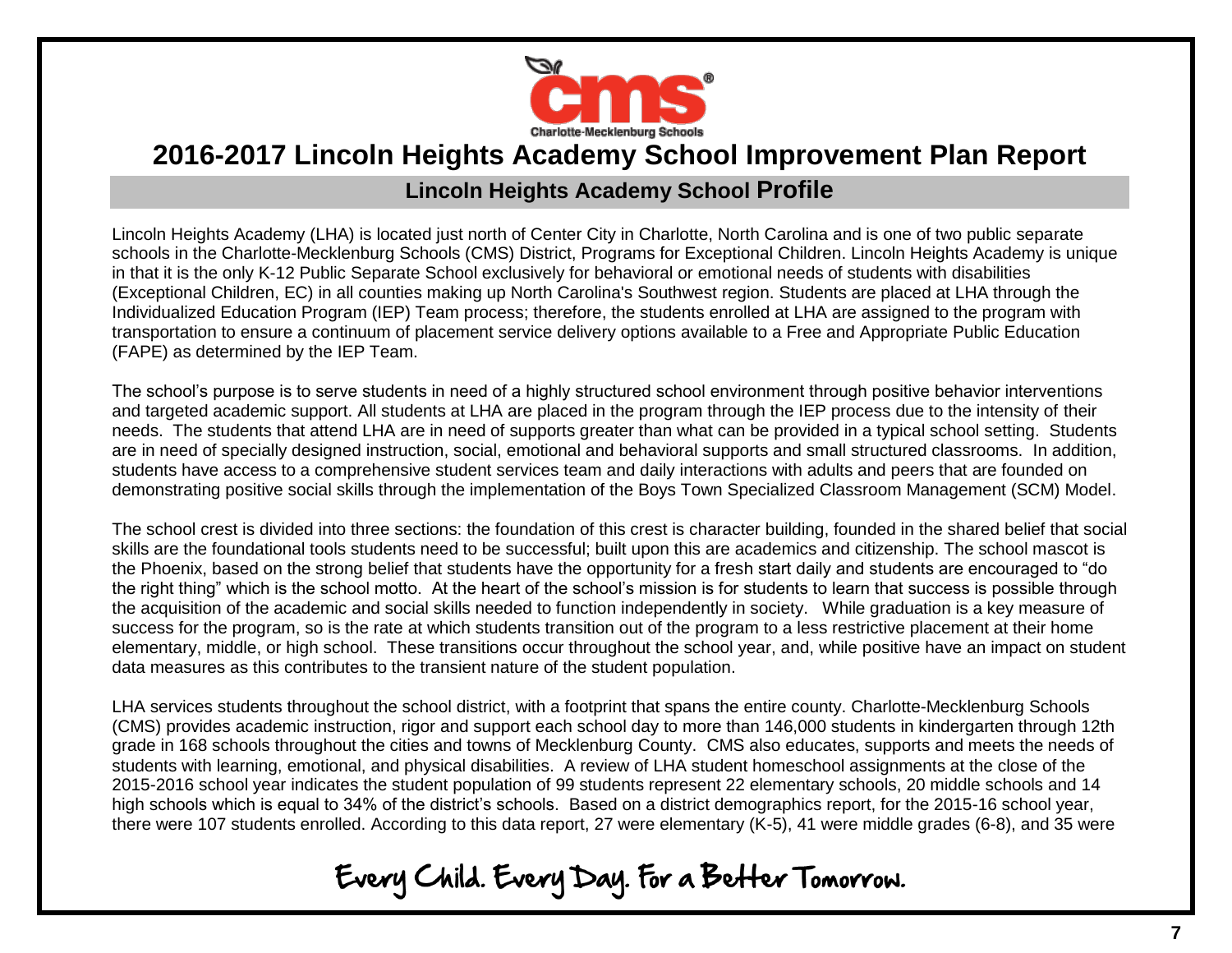

high school (9-12). Of these students, 83.2% are male and 16.8% are female. The majority, 75.7%, of students are African American, 15.9% are White, 5.6% are Hispanic, 2.8% are more than one race, and 100% are students with disabilities. Approximately 1% of the students served at LHA qualify for Limited English Proficiency services as well. An analysis of demographic data from the last three years indicates that the ethnicity of the student population has remained virtually the same over the last several years, despite the transient nature of the population. Thus, the school population is comprised primarily of African American male students, minimizing the diversity among the student population. It is also important to add that, although official enrollment data for 2015 had an average daily membership of 99 students, over the last several years, the school has actually served a total number of students that range from 134 students to 173 students, a further indication of the transient nature of the student population, which creates barriers to overall school improvement. The population fluctuates throughout the school year as students enroll and transfer between the LHA program, traditional schools, and higher levels of mental health/supportive care.

The school team works with community agencies collectively to provide students with wrap around supports. In addition to the teaching staff, students are supported by a student services team which includes a full time psychologist, two social workers, a guidance counselor, and two Lead Behavior Modification Technicians (BMT) who support our team of five Behavior Modification Technicians. The Behavior Modification Technicians manage the majority of student referrals through the Boys Town SCM administrative intervention process. In this process, students work with the BMT to identify the behavior, what they could do differently and students will receive a behavior contract or will serve a contract consequence (which can range from completing a behavior reflection sheet to serving lunch detention). Incidents that are more severe (including property damage, assault and other criminal behaviors) are investigated by the administrative team and the school's resource officer. The student services team works with the teachers to ensure that the social emotional needs of our students are met. The team provides a variety of supports including coordination and completion of student in-take meetings, Child Family Team meetings, providing IEP counseling, Crisis Management Counseling (Suicide and Threat assessments), conducting peer mediation, connecting families to community supports and working to coordinate partnerships within the community. Since LHA students all have an Individualized Education Plan (IEP), federal guidelines are followed when administering consequences.

In addition to serving students with intensive emotional and behavioral difficulties, the school is comprised of a large percentage of economically disadvantaged students. Lincoln Heights Academy is a designated Title I Priority school with 100% Identified Students, or students who are eligible for free meals without the need for a Household Application for Free or Reduced-Price Lunch under the Community Eligibility Provision (CEP). In 2014-2015, CMS elected to participate in the Community Eligibility Provision (CEP) of the National School Lunch Program. 77 schools within the district qualified for this provision. Under CEP, only students that are directly certified (receive Food Stamps, TANF, are McKinney Vento, or are in Foster Care) are counted. Students in these groups are called "Identified Students". The number of "Identified Students" in the school is then divided by the enrollment of the school. This calculation is the Identified Student Percentage (ISP %). Income applications for free or reduced meal benefits are not collected from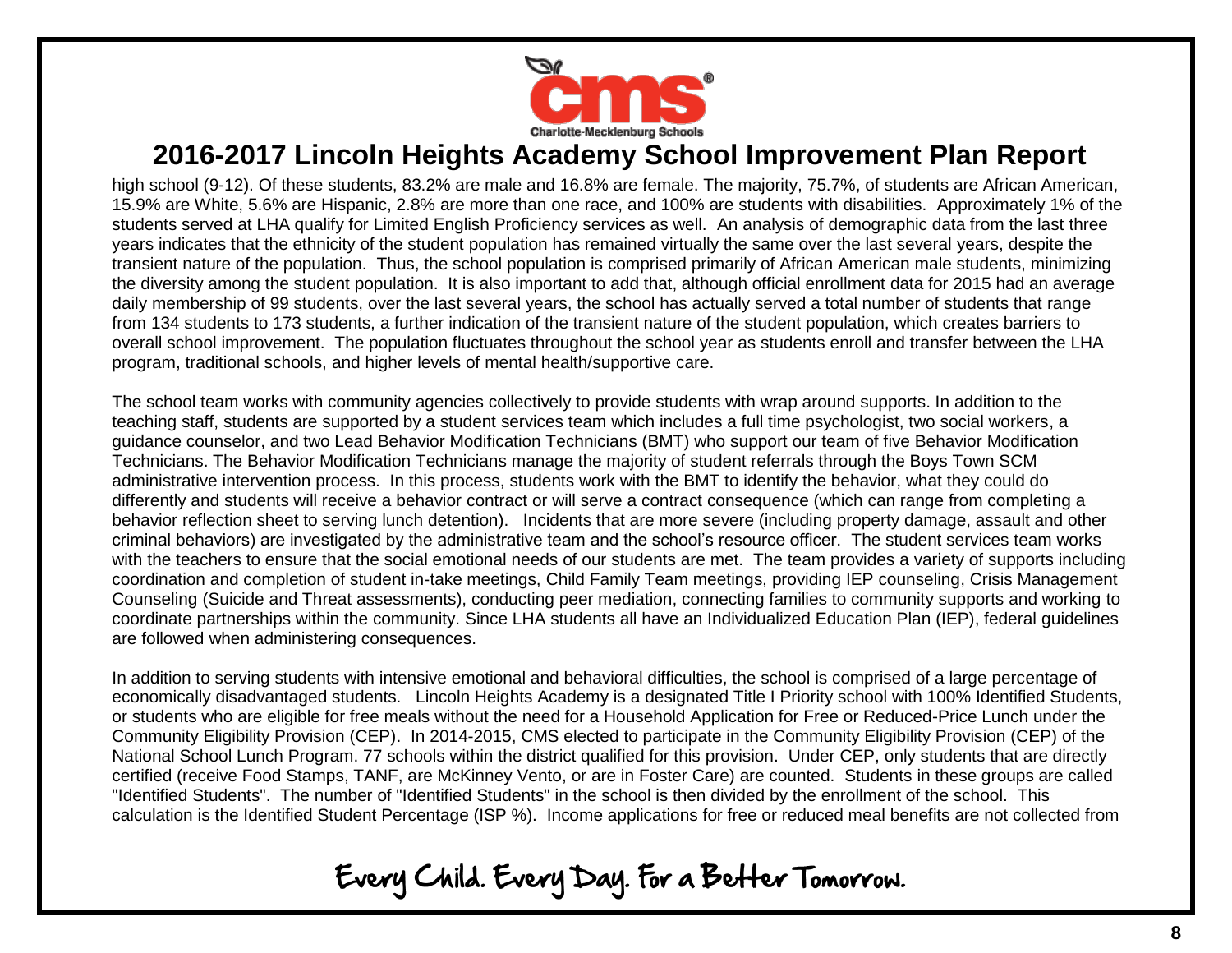

students in CEP schools. To estimate Free and Reduced Price Meal eligibility percentage for a CEP school, USDA has instructed to multiply the ISP % by 1.6. The result is the "Calculated Economically Disadvantaged Students (EDS)" for the school. The school has experienced an increase in the percentage of students transitioning from residential centers or Private Residential Treatment Facilities related to changes in provider mental health services and managed care at the state level. Many of these students reside at therapeutic group homes or foster homes, which contributes to the high percentage of identified students.

Serving a highly transient population and students from across the district impacts the sense of community among families. The school has active parental involvement through parental participation in Child Family Team and Individualized Education Plan meetings coordinated with the classroom teachers and school support staff. However, the school struggles to maintain parental involvement in more traditional forms such as participation on the School Leadership Team (SLT), formation of a Parent Teacher Association (PTA) and participation in monthly parent lunch and learn activities, and at quarterly family engagement nights. The school does not currently have a PTA or parent representatives on the SLT. Family engagement events are sparsely attended, and comprised of a dedicated few and includes more elementary families than secondary families. The lunch and learn parent activities have the most consistent turnout, with an average 10 parent participants. The school identifies family engagement as an area in need of improvement.

Over the past few years, the school has experienced significant changes. Formerly known as Morgan School, the school changed its name to Lincoln Heights Academy when the school relocated to a permanent facility for the 2012-2013 school year. Along with this major transition, Lincoln Heights Academy has experienced significant staff turnover including changes in principal, assistant principal, instructional and support staff in the past four years. LHA also experiences a high turnover rate in teachers which impacts student progress and lack of sustainability with classroom initiatives. In the past four years 17 Exceptional Children teachers left, which has averaged between 25% and 37.5% of the Exceptional Children teachers each year over the past three years. Similar numbers show that over the past three years, 13 teacher assistants have left the school for varying reasons which is an average of 18% to 38% of the teacher assistant staff. In summary, staff turnover is significantly higher than the state average, of just over 14% for teachers, creating additional challenges in meeting student needs and reforming the school.

Lincoln Heights Academy uses a variety of instructional programs, evidence-based practices, and materials provided by the district to address the diverse needs of the students with disabilities in Kindergarten through 12th grade. All teachers receive formal evaluation feedback two to three times per year (depending on the requirements for their years of experience) through formal classroom observations and feedback provided through the North Carolina Teacher Evaluation Rubric. These formal observations, as well as a summary evaluation at the end of the year are completed by licensed administrative staff from the school. LHA students are serviced in highly structured small class settings taught by highly qualified Exceptional Children Teachers and supported by an Exceptional Children teacher assistant. Currently there are sixteen Exceptional Children classrooms averaging two grade levels per room and servicing six to eight students per classroom. Four of these classes are at the elementary level, six at the middle school level and six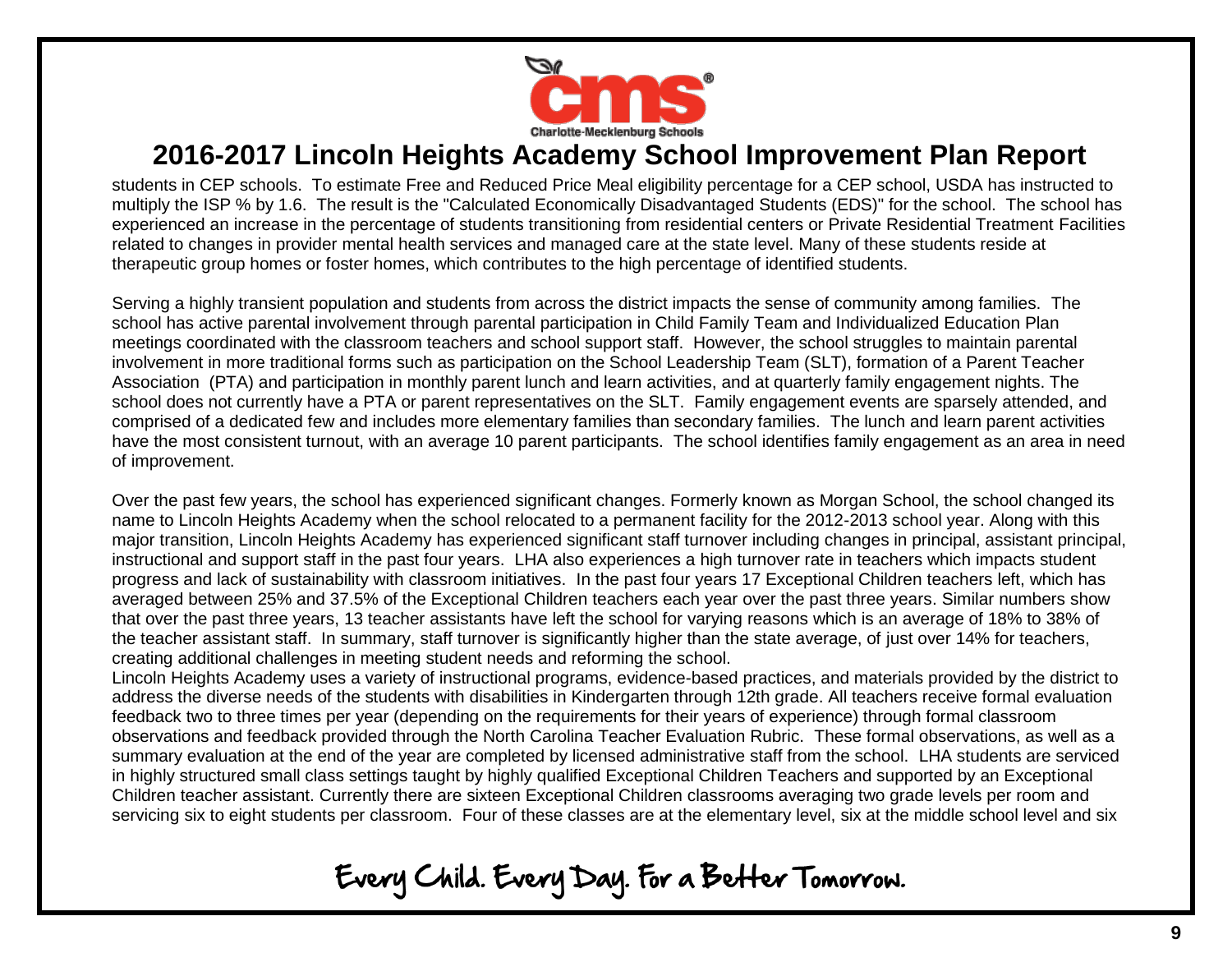

at the high school level. Students participate in elective area courses taught by general education teachers in the areas of physical education, art, music, and Career and Technical Education (CTE) courses in business and horticulture. While the program seeks to hire teachers with dual certification, this is difficult to accomplish in a high needs, hard to staff learning environment. (Currently there are only two teachers with dual certification in EC and a content area). To address highly qualified staffing requirements at the secondary level, the school received two additional allotments for general education teachers for secondary (7th-12th grade) math and science. Approximately one-third of the high school students are enrolled in the Occupational Course of Study (OCS) program. These students participate in blended instruction through the North Carolina Virtual Public Schools (NCVPS) courses.

Multiple measures of data were analyzed for the last three years as a part of the school's instructional program, including student achievement, attendance, and discipline data, as well as graduation rates. While a traditional school can use formal state assessment data to support the level of rigor and instruction, this does not provide an accurate analysis of the quality of teaching and learning that occurs at LHA. This data does not account for the transient nature of the student population or their varied academic and emotional needs. A review of the available data will show the complexity in identifying and supporting the needs of the school. Based on these findings as well as perception data collected through the AdvancEd self-assessment completed in the Fall of 2015, bi-annual staff feedback collected through the Insight Survey, and The Core Ready Schools self-assessment completed by the ILT, the school currently lacks clear and convincing evidence to suggest that all students are being held to high standards in all classes, in every course, in every grade level. It is also important to note that the 2015-2016 school year was the baseline year for the accountability model; therefore, the 2014-2015 school year the school was deemed Maintaining on the NC School Report card, providing limited summative data that reflects

State-released data and School Report Cards have consistently been deemed as "Insufficient," given the small number of students tested each year. The reports do not include any information that is less than 5 percent. For the past several years, the school has not met its Annual Measurable Objectives (AMOs). The overall proficiency target rates on the End-of-Course and End-of-Grade assessments have decreased significantly over the last three years and are significantly below the district averages with less than five percent proficiency on state annual assessments. Following the 2012-13 school year, the measures for proficiency changed for the state assessment, shifting from a 4 level scoring system to a 5 level scoring system. Scores at a level three or higher are considered proficient and scores at a level 4 or 5 are considered college and career ready. According to the three-year trend data. LHA has maintained a less than 10% proficiency rating for the reading EOG for all three years, and less than 5% proficiency (hence the reason no data is included in the tables below) for the past two years. For the English II EOC assessment, the proficiency rating is also less than 5% for the past two years. While this data indicates the large gap found between LHA students and their peers across the district, this data provides limited information to use for School Improvement Planning. For this reason, the school had to seek modified reporting information from the office of accountability in the district to include district formative assessment measures in addition to the state assessment data, specifically, the Measures of Academic Progress Assessment data.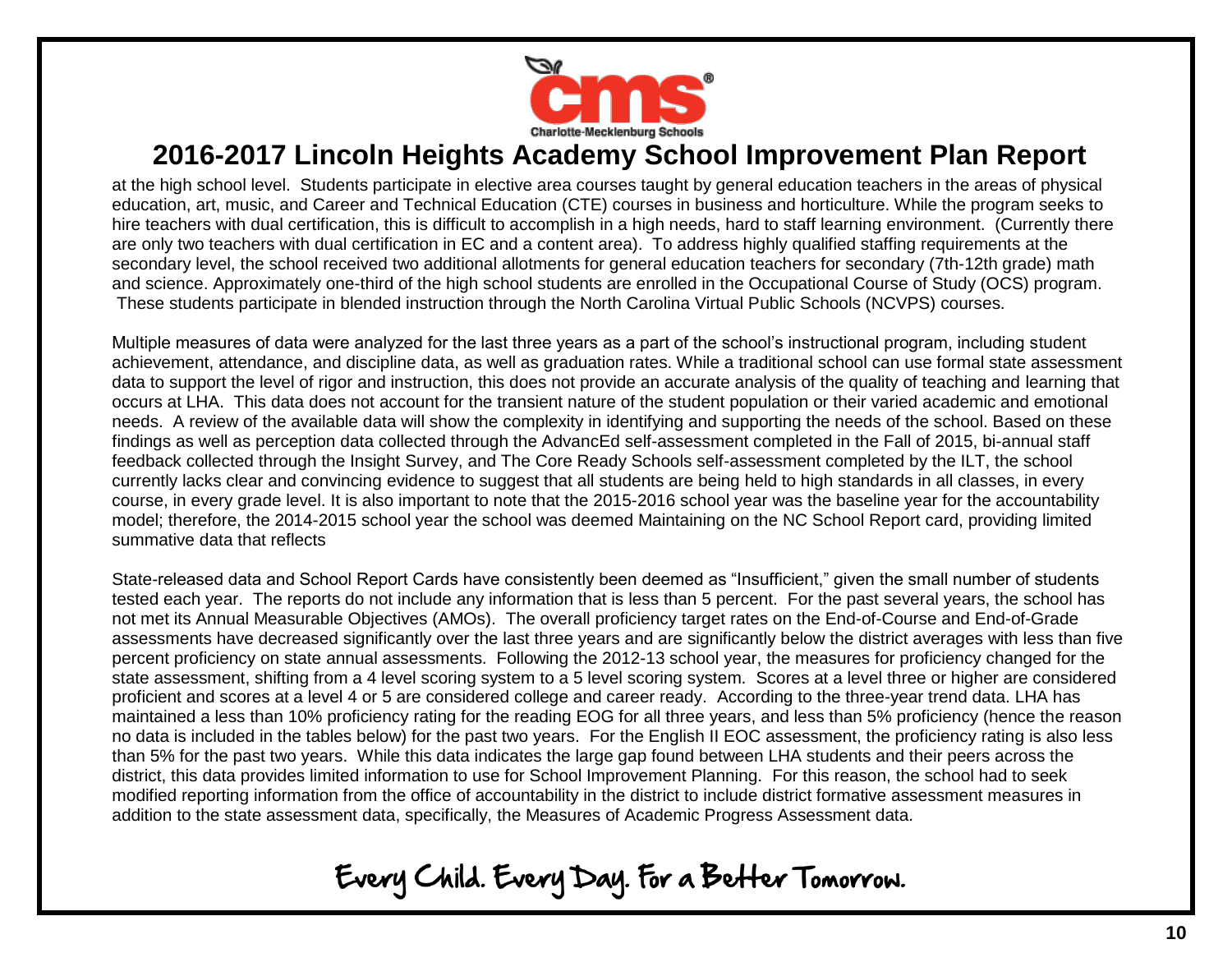

The district utilizes the Measures of Academic Progress [\(NWEA.org\)](https://www.nwea.org/) or MAP assessment to capture student growth in reading and math for grades K-8, which helps to provide a clear picture of the instruction which occurs at LHA. While the percentage of students in grades 3-8 that are proficient in reading is less than 5% for the 2014 and 2015 assessment results, these scores align with the projected proficiency calculated based on the MAP assessment. The school does have evidence of student growth as measured by the MAP. According the data received from the district accountability office, students in grades 3-8 that participated in the fall assessment in 2014 and 2015 exceeded projected growth rates by over 4 points (projected 8.29, observed 12.48). Although many students are not included in this data set as they may have not been enrolled in the school or present for testing, what this does show is the students regularly attending that have remained with the school district from fall to fall assessment are growing at a rate higher than projected.

In the school's review of MAP data, the findings that elementary students showed which indicates all elementary students that were enrolled at LHA that participated in both Spring 2015 and Spring 2016 MAP testing met or exceeded projected growth. This same growth is not evident in the middle school data. The school believes these findings may be in part due to the district summer school program offered to elementary students. For the first time in the summer of 2016, the school developed a similar program for middle school students, although no formal results are yet available to measure the impact of this program. Another factor impacting student growth at the middle school level is the lack of content expertise teachers have as well as several vacancies which the school was unable to fill for a large portion of the school year. This data further supports the school's need for building staff capacity and focusing efforts around building teacher content knowledge and pedagogy for English Language Arts.

In addition to improvement efforts focused around the instructional program, there is a clear need to improve the school's learning environment, as evidenced by the Insight Survey data results for this domain show the largest gap between the school's score (5.3) and the top performing schools in the district (8.2). Survey items in this domain, including items such as "My school is a good place to teach and learn." have some of the lowest ratings on the entire survey. Currently (spring 2016 results) the school has an extremely low rating of only 19% on this item, compared to the district average of 69% and top quartile responses of 90% for this item. The intensive social emotional needs of the students assigned to the LHA program impacts the student adult interactions and the learning environment. While staff receive training in the areas of crisis management and the implementation of the Boys Town SCM Model, which provides de-escalation strategies and corrective teaching of negative behaviors, there is no current school-wide training or structure for providing students with preventative social skills instruction. There is also a lack of regular school-wide celebrations to recognize and encourage positive behaviors. According to the Insight survey, the lowest rated item for the school (new to the survey in the fall of 2015) "Interactions between students and adults at my school are respectful." dropped from 12% in the fall to 6% in the spring. While this dip from fall to spring is seen across the district, the school's score is substantially lower than the district averages of 59% in the fall and 56% in the spring. These findings are further reinforced by student perception data collected through the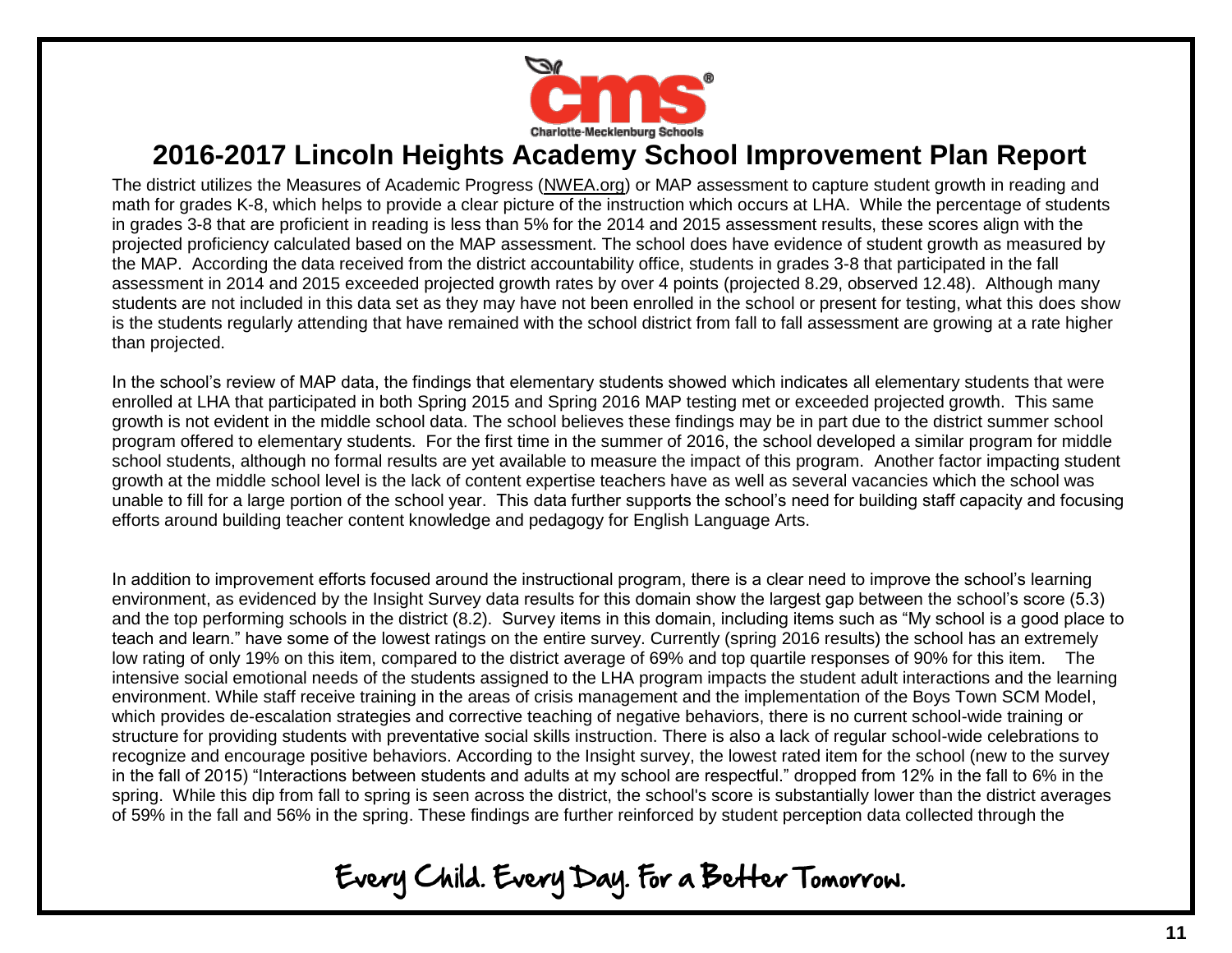

AdvancEd stakeholder feedback surveys. Student survey results show 43% of students feel that all students are treated with respect and that only 22% agreed that students at the school treat adults with respect.

As mentioned above, the goal for the students at LHA is for them to transition back to their home schools, a small portion of the students remain with the program through the end of high school. Graduation rates at LHA have remained consistent over the last three years (See table below). An analysis of the graduation data indicates that the rate has remained steady, at a rate of 66.7%, which is significantly below the state average, of 85.4% in the 2014-2015 school year. This data reflects the challenges the school faces with the specific population of students who have complex, social, emotional, and academic needs. It is also important to note that cohort numbers used to calculate the school's rate are very small, with less than ten students typically included in the cohort.

A review of the school's trends in discipline data over three years indicates that while the total number of suspensions increased in the 2014-15 school year, the number of suspensions in the 2015-16 school year was decreased in comparison to the 2012-2013 school year. There were 213 short-terms suspensions issued to students during the 2015-2016 school year, with 51.5% of the students serving one or more days of out of school suspension (see graph below). The total number of referrals increased by 39% in the 2014-2015 school year, but decreased by 11% in the 2015-2016 school year. It is important to note that beginning in the 2014-2015 school year, the school placed emphasis on increasing efficiency and accuracy related to referral data collection. Professional development trainings were provided for all staff in the areas of documenting behaviors for referrals, documentation of Serious Incident Reports, and a refresher of the school-wide Boys Town SCM Model, resulting in positive outcomes or the decrease in referrals.

Considering the school's referral processing system, the school uses a conservative estimate that each referral costs a student an average of 20 instructional minutes. The total number of referrals for the 2015-2016 school year was 3,448. The number of referrals (3,448) multiplied by 20 minutes per referral, equals 1,149 hours of "referral time." This translates to time a BMT is working through the administrative intervention with a student. Given there are 1,260 hours of instructional time available each year, calculations show that for 91% of the instructional time available throughout the school year on average one student was in "referral time." In the 2014- 2015 school year, there were 4,347 total referrals. Using the formula from above, calculations show that for 115% of instructional time available in a year, a student was in "referral time," which indicates that there was 15% of the instructional year where on average two students were in a referral at the same time. In the 2013-2014 school year, 70% of the instructional time available was spent working through a referral with a student, which most likely speaks to the learning curve for implementing the Boys Town SCM model.

To put the referral data in perspective, in the 2015-2016 school year, the suspension data accounts for only 6% of the referrals written by school staff. This speaks to the school's internal alternative to suspension practices, which rarely include in-school suspension.

Every Child. Every Day. For a Better Tomorrow.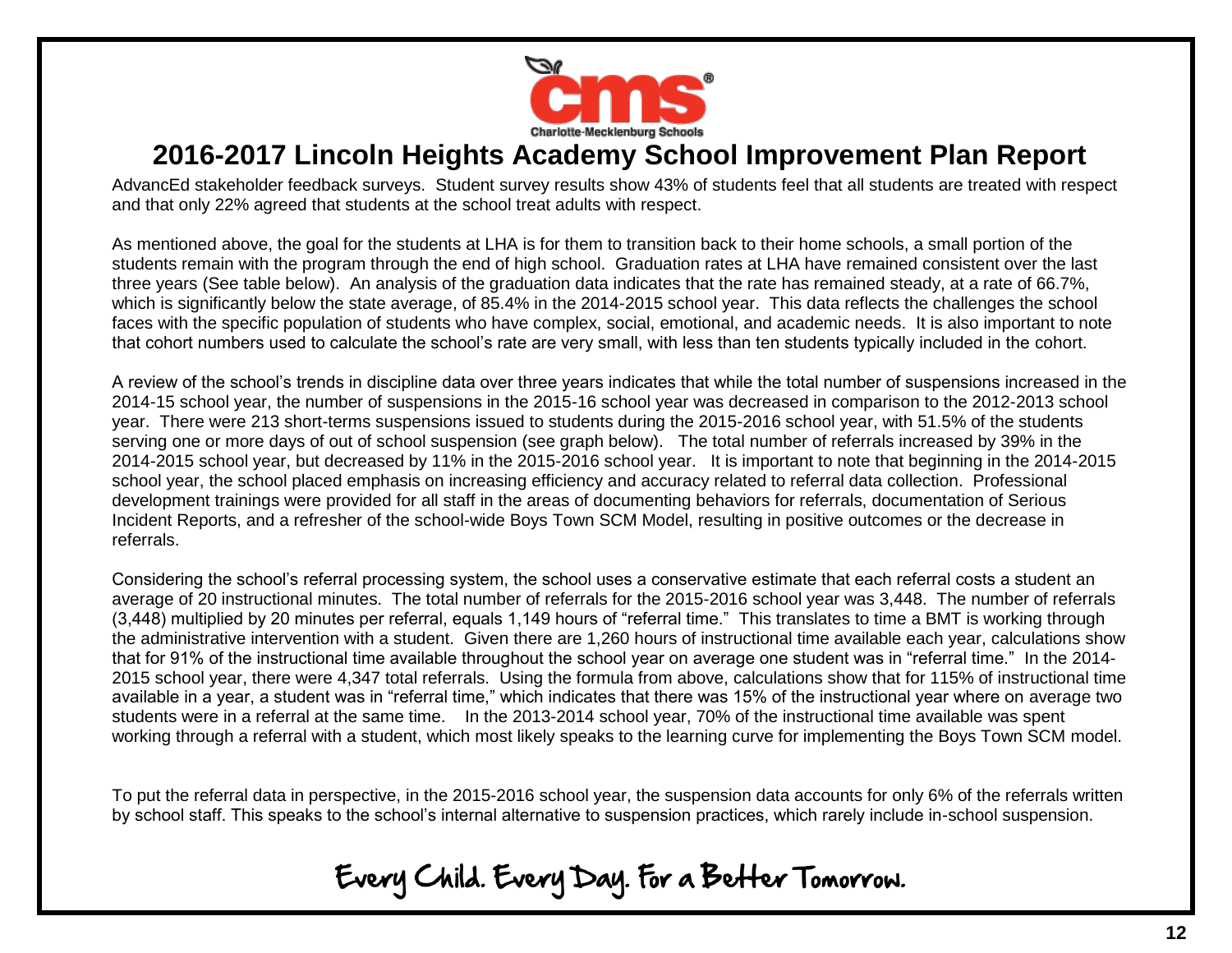

The school focuses on alternatives to suspension through the Boys Town SCM model that result in less time removed from class. While the instructional time lost to referrals is substantial, this is far less than the time that would be lost if the result of the referral was suspension, as each day suspended (in or out of school) means a loss of 390 minutes of direct instruction.

Instructional time lost due to disciplinary incidents is further compounded by the school's attendance rates (See graphs on the next page). The trend over the last three years indicates that LHA's unexcused absences are far greater than the district average. For example, in the 2015-2016 school year, the average absence per student was at a rate four times higher than that found across the district with 61.3% of these students identified as chronically absent. This is an increase from 2014-15 which was 57.2% (missing 10% or more of school days missed). The increase in absences can be attributed to two areas that the student support team are aware of, including a middle school truancy issue and use of Behavior Health Center child admission. Both have impact with families as consistent communication between home and the school's student support team are needed. Due to the Health Insurance Portability and Accountability Act (HIPAA) of 1996 privacy regulations, the school is not notified of a student admitted into the local mental health center. Poor attendance exacerbates deficiencies in student learning as it adds to the instructional time lost. Another contributing factor is a small group of chronically absent students that have been identified by the student support team. The team has been working with local community agencies (Department of Juvenile Justice and Social Services) to combat the truancy pattern.

Due to the intensity of the emotional and behavioral needs of the students at LHA, the student services team has a history of focusing supports in a reactionary mode versus the utilization of proactive strategies, like those in the Positive Action program. Through the utilization of Multi-Tiered Systems of Support (MTSS) practices this team will be able to increase the time and people available for planned proactive supports and interventions. This work began in the second semester of the 2015-16 school year with the addition of a second school social worker, funded through Title I. In addition, there is a need to develop data driven instructional practices for the social/emotional support of the students at LHA. The district has a variety of data collection tools and early warning indicators that can be utilized by this team to identify students in need of additional provisions beyond the school wide universal supports. There is also a need for this team to expand their efforts in promoting and supporting family and community engagement which is addressed in the school improvement goals.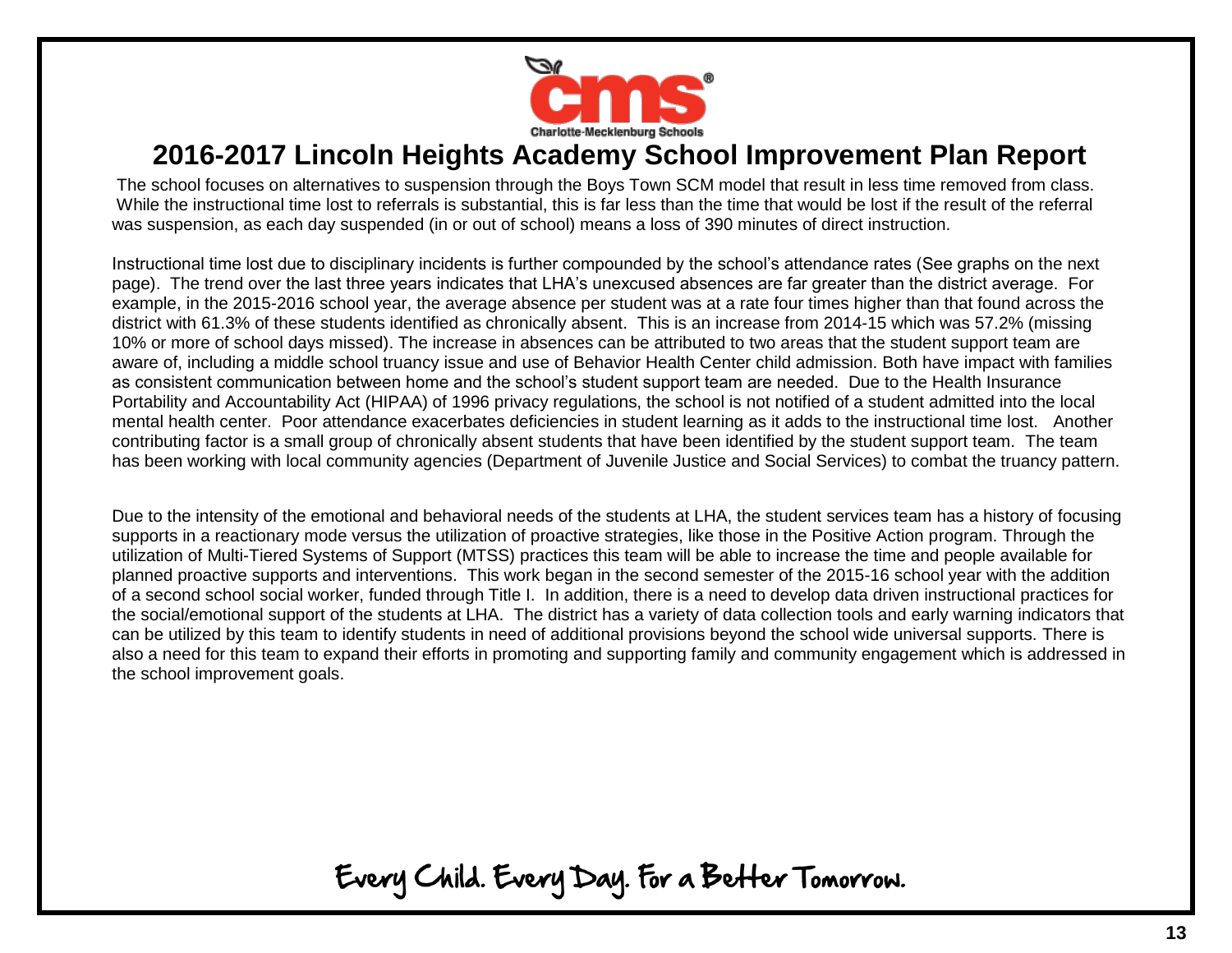

#### **Strategic Plan 2018: For a Better Tomorrow**

| Goal 1: Maximize academic achievement in a personalized<br>21st-century learning environment for every child to<br>graduate college- and career-ready                                            | Goal 2: Recruit, develop, retain and reward a premier<br>workforce<br>Five focus areas:                                                                                                 |  |  |  |
|--------------------------------------------------------------------------------------------------------------------------------------------------------------------------------------------------|-----------------------------------------------------------------------------------------------------------------------------------------------------------------------------------------|--|--|--|
| <b>Four focus areas:</b><br>College- and career-readiness<br>Ι.<br>Academic growth/high academic achievement<br>Ⅱ.<br>Access to rigor<br>III.<br>IV.<br>Closing achievement gaps                 | Proactive recruitment<br>L.<br>Ⅱ.<br>Individualized professional development<br>Retention/quality appraisals<br>III.<br>Multiple career pathways<br>IV.<br>V.<br>Leadership development |  |  |  |
| <b>Goal 3:</b> Cultivate partnerships with families, businesses,<br>faith-based groups and community organizations to provide<br>a sustainable system of support and care for each child         | Goal 4: Promote a system-wide culture of safety, high<br>engagement, cultural competency and customer service                                                                           |  |  |  |
| Three focus areas:<br>Family engagement<br>I.<br>Communication and outreach<br>Ⅱ.<br>III.<br>Partnership development                                                                             | Five focus areas:<br>Physical safety<br>I.<br>Social and emotional health<br>Ш.<br>III.<br>High engagement<br>IV.<br><b>Cultural competency</b><br>V.<br><b>Customer service</b>        |  |  |  |
| <b>Goal 5:</b> Optimize district performance and accountability by<br>strengthening data use, processes and systems                                                                              | Goal 6: Inspire and nurture learning, creativity, innovation<br>and entrepreneurship through technology and strategic<br>school redesign                                                |  |  |  |
| Four focus areas:<br>Effective and efficient processes and systems<br>I.<br>Strategic use of district resources<br>Ш.<br>Data integrity and use<br>III.<br>IV.<br>School performance improvement | Four focus areas:<br>Learning everywhere, all the time<br>ı.<br>Innovation and entrepreneurship<br>ΙΙ.<br>III.<br>Strategic school redesign<br>Innovative new schools<br>IV.            |  |  |  |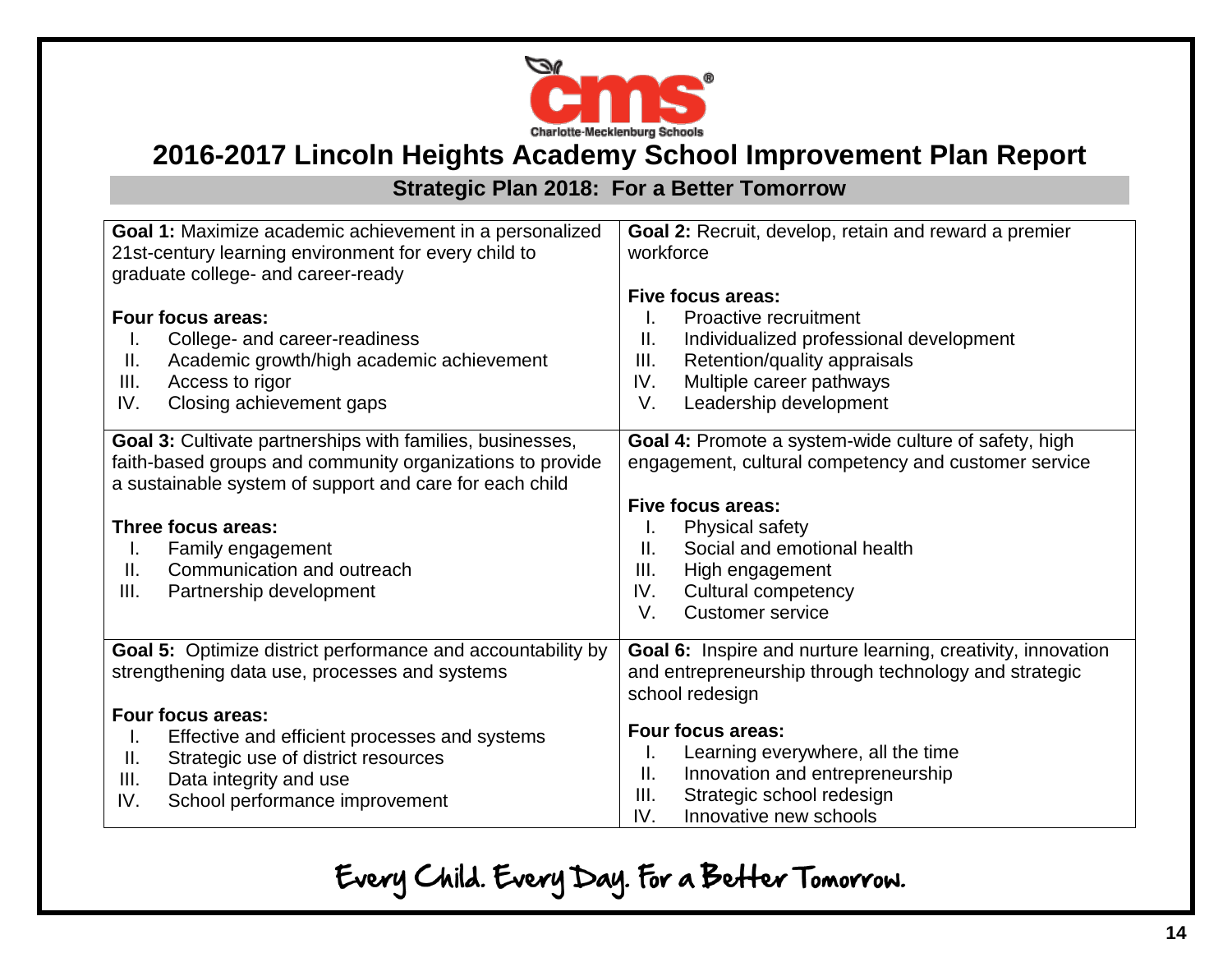

| <b>SMART Goal (1):</b><br><b>Duty Free Lunch for Teachers</b> | Provide a duty-free lunch period for every teacher on a daily basis.                    |
|---------------------------------------------------------------|-----------------------------------------------------------------------------------------|
| <b>Strategic Plan Goal:</b>                                   | Goal 4: Promote a system-wide culture of safety, high engagement, customer service, and |
|                                                               | cultural competence.                                                                    |
| <b>Strategic Plan Focus Area:</b>                             | I. Physical Safety                                                                      |
| Data Used:                                                    | <b>Incident Data</b>                                                                    |

| <b>Strategies</b> (determined by what data)<br>Task<br>Task<br>Task (PD)<br>$\bullet$                                                                                                                                                                        | <b>Point Person</b><br>(title) | <b>Evidence of Success</b><br>(Student Impact)                                                                             | <b>Funding</b><br>(estimated<br>cost / source) | <b>Personnel</b><br><b>Involved</b> | <b>Timeline</b><br>(Start-End)<br>$\bullet$ Interim<br><b>Dates</b> |
|--------------------------------------------------------------------------------------------------------------------------------------------------------------------------------------------------------------------------------------------------------------|--------------------------------|----------------------------------------------------------------------------------------------------------------------------|------------------------------------------------|-------------------------------------|---------------------------------------------------------------------|
| LHA is a highly structured<br>small school setting, and<br>must maintain a safe and<br>orderly environment at all<br>times. All teachers and<br>teacher assistants will sit<br>and eat with their students<br>and engage them in<br>meaningful conversation. | • Principal                    | • We will meet or exceed<br>the district average on the<br>Insight survey for the<br><b>Learning Environment</b><br>Domain | $\bullet$ N/A                                  | $\bullet$ All staff                 | Aug.2016-<br><b>June 2017</b><br>• Quarterly                        |
| Teachers will have the<br>2.<br>opportunity to purchase<br>lunch coverage from the<br>staff Phoenix Flight plan<br>menu                                                                                                                                      | • Principal                    | • We will meet or exceed<br>the district average on the<br>Insight survey for the<br>Leadership and Work<br>Load domains   | $\bullet$ N/A                                  | $\bullet$ All staff                 | Aug.2016-<br><b>June 2017</b><br>• Quarterly                        |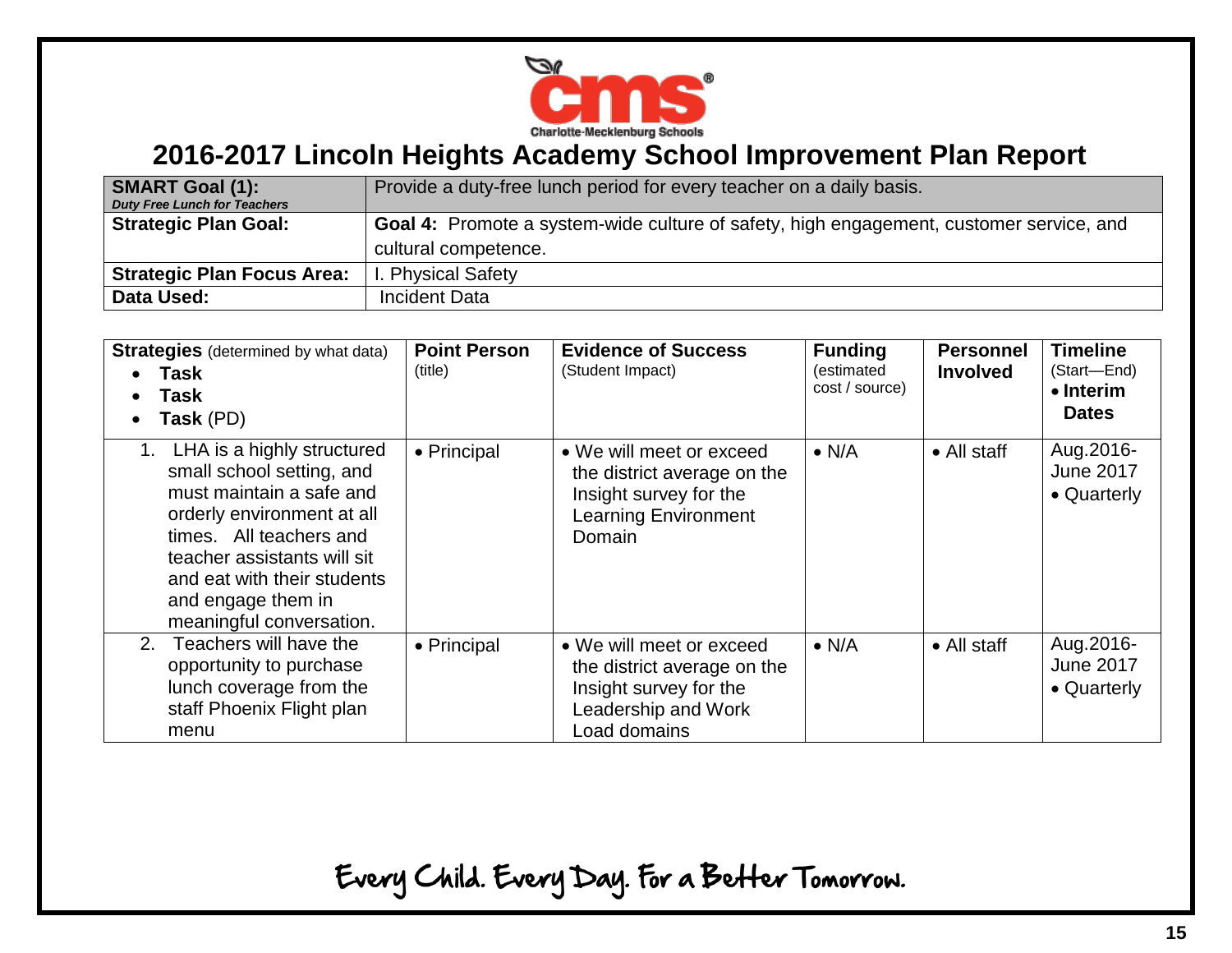

| <b>SMART Goal (2):</b><br><b>Duty Free Instructional Planning Time</b> | Provide duty-free instructional planning time for every teacher under G.S. 115C-105.27 and -<br>301.1, with the goal of proving an average of at least five hours of planning time per week, to<br>the maximum extent that the safety and proper supervision of students may allow during<br>regular student contact hours. |
|------------------------------------------------------------------------|-----------------------------------------------------------------------------------------------------------------------------------------------------------------------------------------------------------------------------------------------------------------------------------------------------------------------------|
| <b>Strategic Plan Goal:</b>                                            | Goal 2: Recruit, develop, retain and reward a premier workforce                                                                                                                                                                                                                                                             |
| <b>Strategic Plan Focus Area:</b>                                      | II. Individualized professional development.                                                                                                                                                                                                                                                                                |
| Data Used:                                                             | <b>Insight Survey Data</b>                                                                                                                                                                                                                                                                                                  |

| <b>Strategies</b> (determined by what<br>data)<br>Task<br>Task<br>$\bullet$<br>Task (PD)<br>$\bullet$                                          | <b>Point Person</b><br>(title)            | <b>Evidence of Success</b><br>(Student Impact)                                                                                                       | <b>Funding</b><br>(estimated<br>cost/<br>source) | <b>Personnel</b><br><b>Involved</b> | <b>Timeline</b><br>(Start-End)<br>$\bullet$ Interim<br><b>Dates</b> |
|------------------------------------------------------------------------------------------------------------------------------------------------|-------------------------------------------|------------------------------------------------------------------------------------------------------------------------------------------------------|--------------------------------------------------|-------------------------------------|---------------------------------------------------------------------|
| All teachers are provided a<br>1.<br>minimum of 60 minutes of<br>planning per day.                                                             | • Principal                               | • We will meet or exceed the<br>district average on the<br>Insight survey for the<br>domain of Instructional<br><b>Planning &amp; Student Growth</b> | $\bullet$ N/A                                    | • Teachers                          | Aug.2016-<br><b>June 2017</b><br>• Quarterly                        |
| All teachers will meet with<br>2 <sub>1</sub><br>planning teams on<br>Tuesdays for academic<br>planning and Thursdays for<br>behavior planning | $\bullet$ Academic<br>Facilitator         | • We will meet or exceed the<br>district average on the<br>Insight survey for the<br>domain of Instructional<br>Planning & Student Growth            | $\bullet$ N/A                                    | • Teachers                          | Aug.2016-<br><b>June 2017</b><br>• Quarterly                        |
| All teachers will work with<br>3.<br>their teacher assistant to<br>coordinate a 15 minute<br>break during the day                              | • Staff Culture<br><b>PLC Facilitator</b> | • We will meet or exceed the<br>district average on the<br>Insight survey for the<br>Learning Environment and<br>Peer Culture domains                | $\bullet$ N/A                                    | $\bullet$ All staff                 | Aug.2016-<br><b>June 2017</b><br>• Quarterly                        |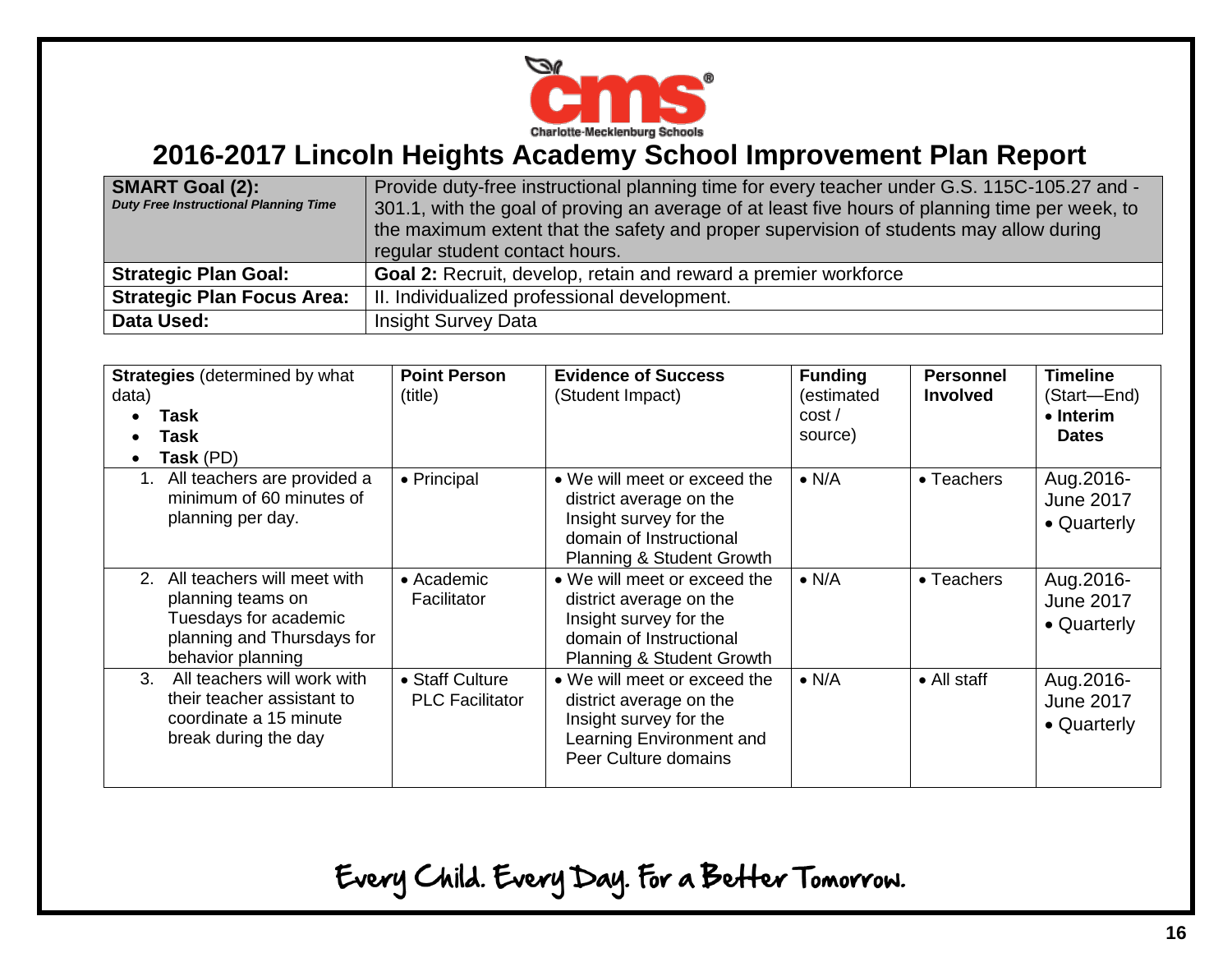

| <b>SMART Goal (3):</b><br><b>Anti-Bullying / Character</b><br><b>Education</b> | Provide a positive school climate, under CMS regulation JICK-R, by promoting a safe learning<br>environment free of bullying and harassing behaviors. |
|--------------------------------------------------------------------------------|-------------------------------------------------------------------------------------------------------------------------------------------------------|
| <b>Strategic Plan Goal:</b>                                                    | Goal 4: Promote a system-wide culture of safety, high engagement, cultural competency and customer                                                    |
|                                                                                | service                                                                                                                                               |
| <b>Strategic Plan Focus Area:</b>                                              | II. Social and emotional health                                                                                                                       |
| Data Used:                                                                     | Boys Town data (point sheets, levels, referrals, etc.); incident data                                                                                 |

| <b>Strategies</b> (determined by what<br>data)<br>Task<br>Task<br>Task (PD)<br>$\bullet$                                                                                                                                                                                    | <b>Point Person</b><br>(title)                        | <b>Evidence of Success</b><br>(Student Impact)                                                                                                                                                     | <b>Funding</b><br>(estimated<br>cost / source) | <b>Personnel</b><br><b>Involved</b>                          | <b>Timeline</b><br>(Start—End)<br>• Interim<br><b>Dates</b> |
|-----------------------------------------------------------------------------------------------------------------------------------------------------------------------------------------------------------------------------------------------------------------------------|-------------------------------------------------------|----------------------------------------------------------------------------------------------------------------------------------------------------------------------------------------------------|------------------------------------------------|--------------------------------------------------------------|-------------------------------------------------------------|
| 1. Bully Liaison / Bully-prevention<br>Making it Better/ Presentation<br>to staff regarding Bullying<br>behavior and CMS polices<br>Social skills lessons with<br>students to promote a clear<br>understanding of what defines<br>bullying behavior and how to<br>report it | • School<br>Psychologist<br>• School Social<br>Worker | • All students and staff at<br>LHA are able to identify<br>what bullying behavior is<br>and how to<br>report/address the<br>behavior. This will be<br>monitored through a<br>school climate survey | $\bullet$ N/A                                  | • All students<br>and staff                                  | Aug.2016-<br><b>June 2017</b><br>• Quarterly                |
| 2. Character Education<br>Structured social skills<br>lessons in K-8<br>Implementation of the<br><b>Boys Town Specialized</b><br><b>Classroom Management</b>                                                                                                                | • School Social<br>Worker<br>• Principal              | • A 10% decrease in the<br>number of student<br>referrals                                                                                                                                          | $\bullet$ N/A                                  | $\bullet$ Student<br>services<br>team<br>$\bullet$ All staff | Aug.2016-<br><b>June 2017</b><br>• Quarterly                |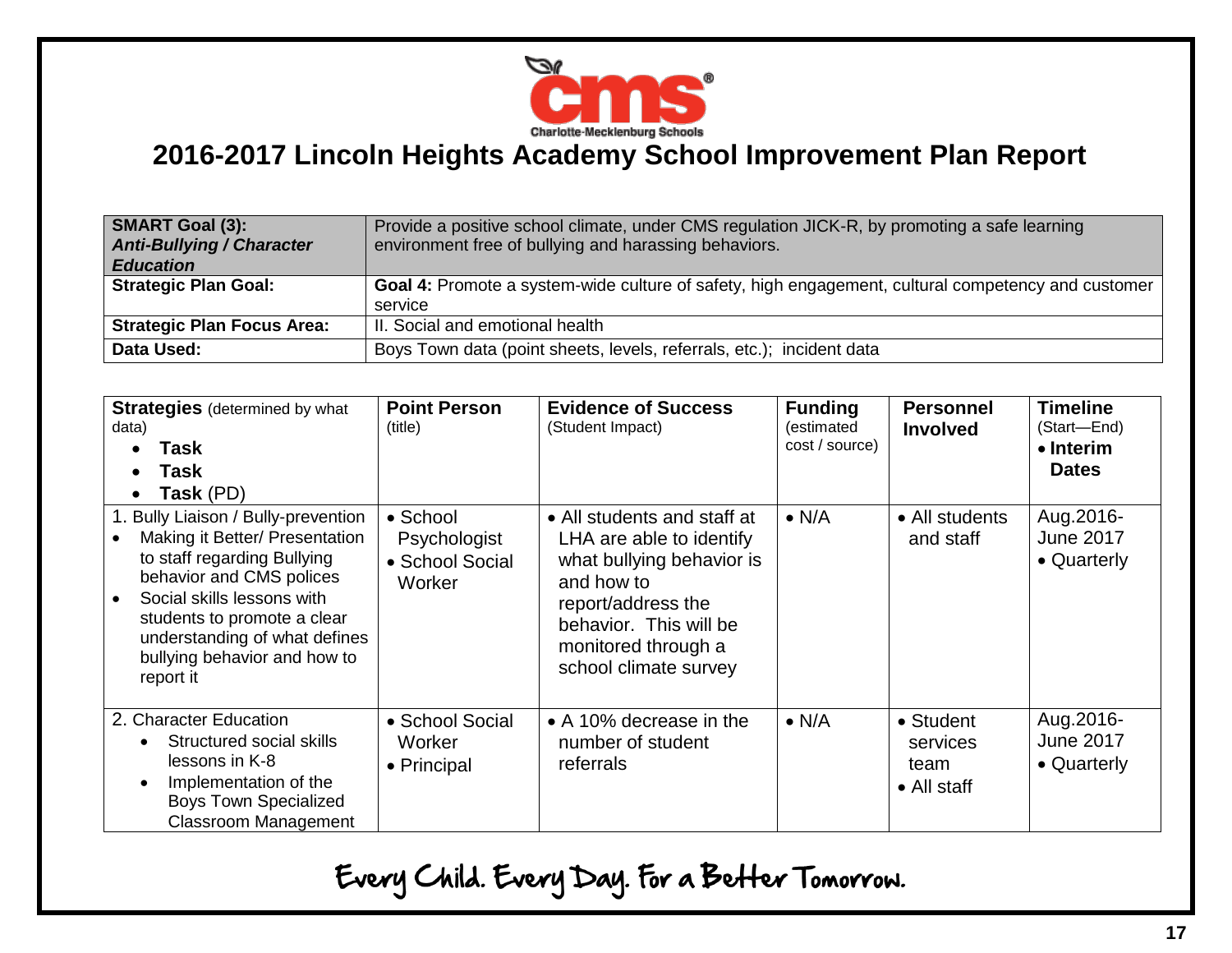

| Model                                                                                                                                         |                                                                            |                                                                                                                                                                                                                                                                                          |               |                                                           |                                              |
|-----------------------------------------------------------------------------------------------------------------------------------------------|----------------------------------------------------------------------------|------------------------------------------------------------------------------------------------------------------------------------------------------------------------------------------------------------------------------------------------------------------------------------------|---------------|-----------------------------------------------------------|----------------------------------------------|
| 3. Healthy Active Child 30 min.<br>All K-8 students will<br>participate in Healthy<br>Activity Time for a<br>minimum of 30 minutes<br>per day | • Elementary<br>and Middle<br>school team<br>leads                         | • A 10% decrease in the<br>number of student<br>referrals                                                                                                                                                                                                                                | $\bullet$ N/A | • Elementary<br>staff<br>$\bullet$ middle<br>school staff | Aug.2016-<br><b>June 2017</b><br>• Quarterly |
| 4. School Health Team<br>All staff will engage in<br>professional development<br>to combat compassion<br>fatigue and reduce burn-<br>out      | • School Nurse<br>• Staff Culture<br><b>PLC Facilitator</b><br>• Principal | • Staff will design a self-<br>care plan and explore a<br>variety of self-care<br>activities (ex.<br>Mindfulness, yoga,<br>drumming, etc.)<br>• Staff book study $-$<br><b>Fostering Resilient</b><br>Learners: Strategies for<br><b>Creating Trauma-</b><br><b>Sensitive Classrooms</b> | $\bullet$ N/A | • All staff                                               | Aug.2016-<br><b>June 2017</b><br>• Quarterly |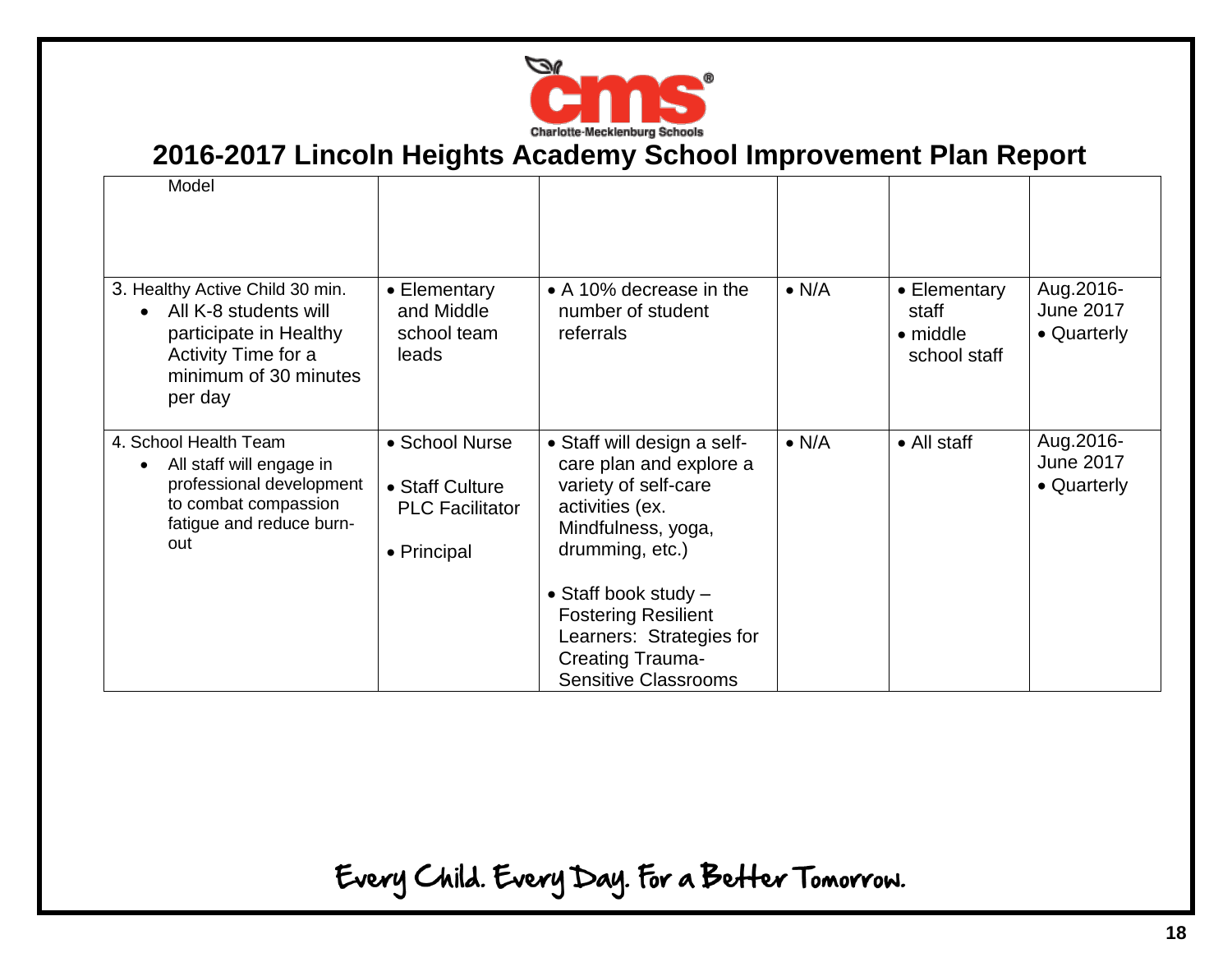

| <b>SMART Goal(s):</b>       |  |
|-----------------------------|--|
|                             |  |
| <b>Strategic Plan Goal:</b> |  |
| Strategic Plan Focus Area:  |  |
| Data Used:                  |  |

| <b>Strategies</b> (determined by what data)<br>Task<br>$\bullet$<br>Task<br>$\bullet$<br>Task (PD)<br>$\bullet$<br>1. | <b>Point Person</b><br>(title) | <b>Evidence of Success</b><br>(Student Impact) | <b>Funding</b><br>(estimated<br>cost / source) | <b>Personnel</b><br><b>Involved</b> | <b>Timeline</b><br>(Start-End)<br>• Interim<br><b>Dates</b> |
|-----------------------------------------------------------------------------------------------------------------------|--------------------------------|------------------------------------------------|------------------------------------------------|-------------------------------------|-------------------------------------------------------------|
| 2.                                                                                                                    | <b>See NCStar Plan</b>         |                                                |                                                |                                     |                                                             |
| 3.                                                                                                                    |                                |                                                |                                                |                                     |                                                             |
| 4.                                                                                                                    |                                |                                                |                                                |                                     |                                                             |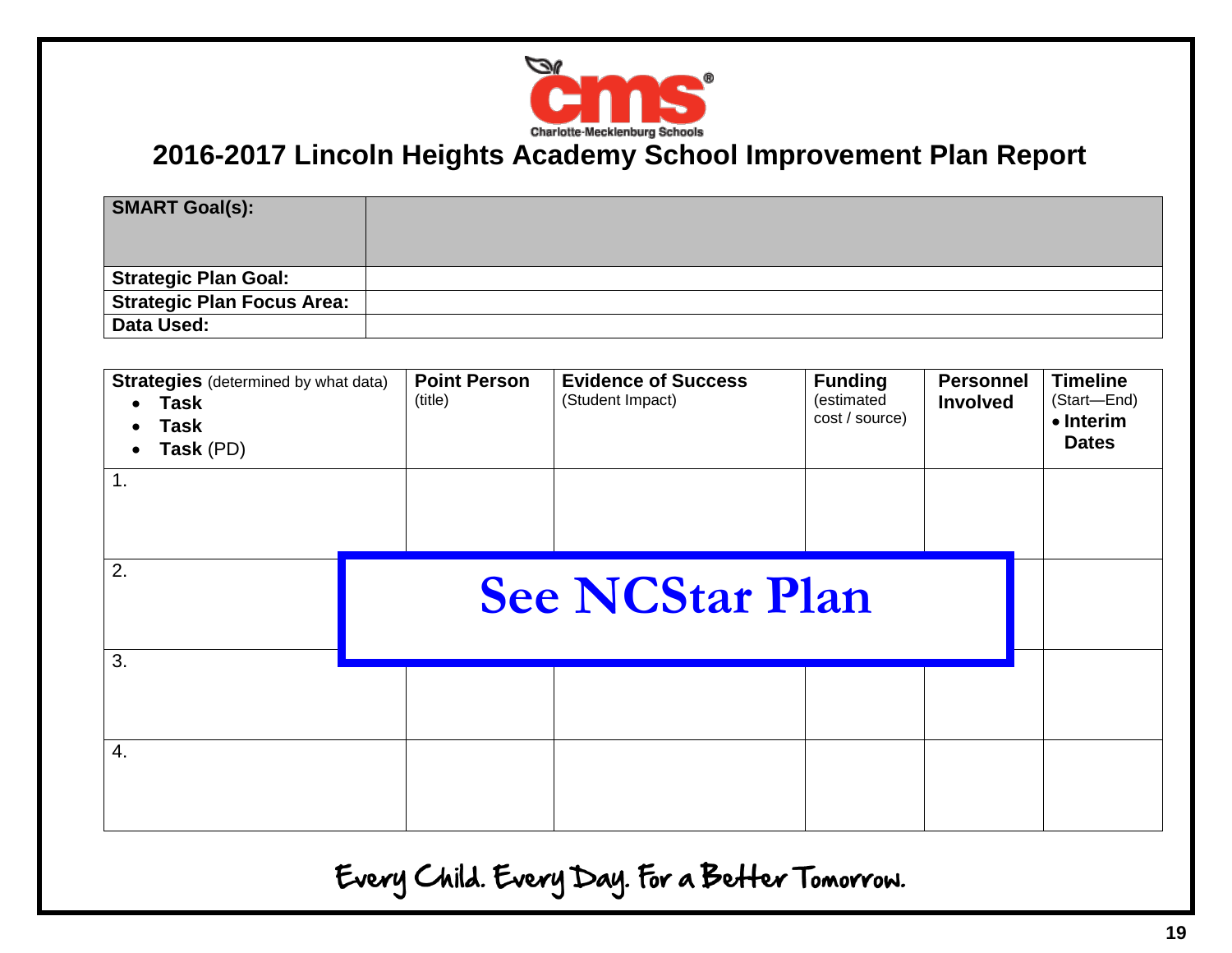

| <b>Mastery Grading Procedures Plan - Required for All Schools</b> |                                                                                                  |  |  |  |
|-------------------------------------------------------------------|--------------------------------------------------------------------------------------------------|--|--|--|
| <b>Strategic Plan Goal:</b>                                       | <b>Goal 1:</b> Maximize academic achievement in a personalized 21st-century learning environment |  |  |  |
|                                                                   | for every child to graduate college- and career-ready.                                           |  |  |  |
| <b>Strategic Plan Focus Area:</b>                                 | Academic growth/high academic achievement                                                        |  |  |  |
| Data Used:                                                        | MAP data, ACT prep data, School Net, EOG/EOC scores, ACT scores                                  |  |  |  |

| <b>Strategies</b> (determined by what<br>data)<br>Task<br>Task<br>Task (PD)                                                                                                    | <b>Point Person</b><br>(title)              | <b>Evidence of Success</b><br>(Student Impact)                                           | <b>Funding</b><br>(estimated<br>cost / source) | <b>Personnel</b><br><b>Involved</b> | <b>Timeline</b><br>(Start-End)<br>• Interim<br><b>Dates</b> |
|--------------------------------------------------------------------------------------------------------------------------------------------------------------------------------|---------------------------------------------|------------------------------------------------------------------------------------------|------------------------------------------------|-------------------------------------|-------------------------------------------------------------|
| 1. Common assessments<br><b>Scholastic Reading Inventory</b><br>Reading A-Z<br><b>Word Study</b><br>School Net (high school)<br>Dibbles/TRC (elementary)<br>$MAP (K-8)$        | • Academic<br>Facilitator                   | • 75% of the students will<br>make one year's growth<br>in one year's time in<br>reading | $\bullet$ N/A                                  | • All teachers                      | Aug.2016-<br><b>June 2017</b><br>• Quarterly                |
| 2. Data disaggregation<br><b>Scholastic Reading</b><br>Inventory<br>Reading A-Z<br><b>Word Study</b><br>School Net (high school)<br>Dibbles/TRC<br>(elementary)<br>$MAP (K-8)$ | • Grade level<br>PLC<br><b>Facilitators</b> | • 75% of the students will<br>make one year's growth<br>in one year's time in<br>reading | $\bullet$ N/A                                  | • All teachers                      | Aug. 2016-<br><b>June 2017</b><br>• Quarterly               |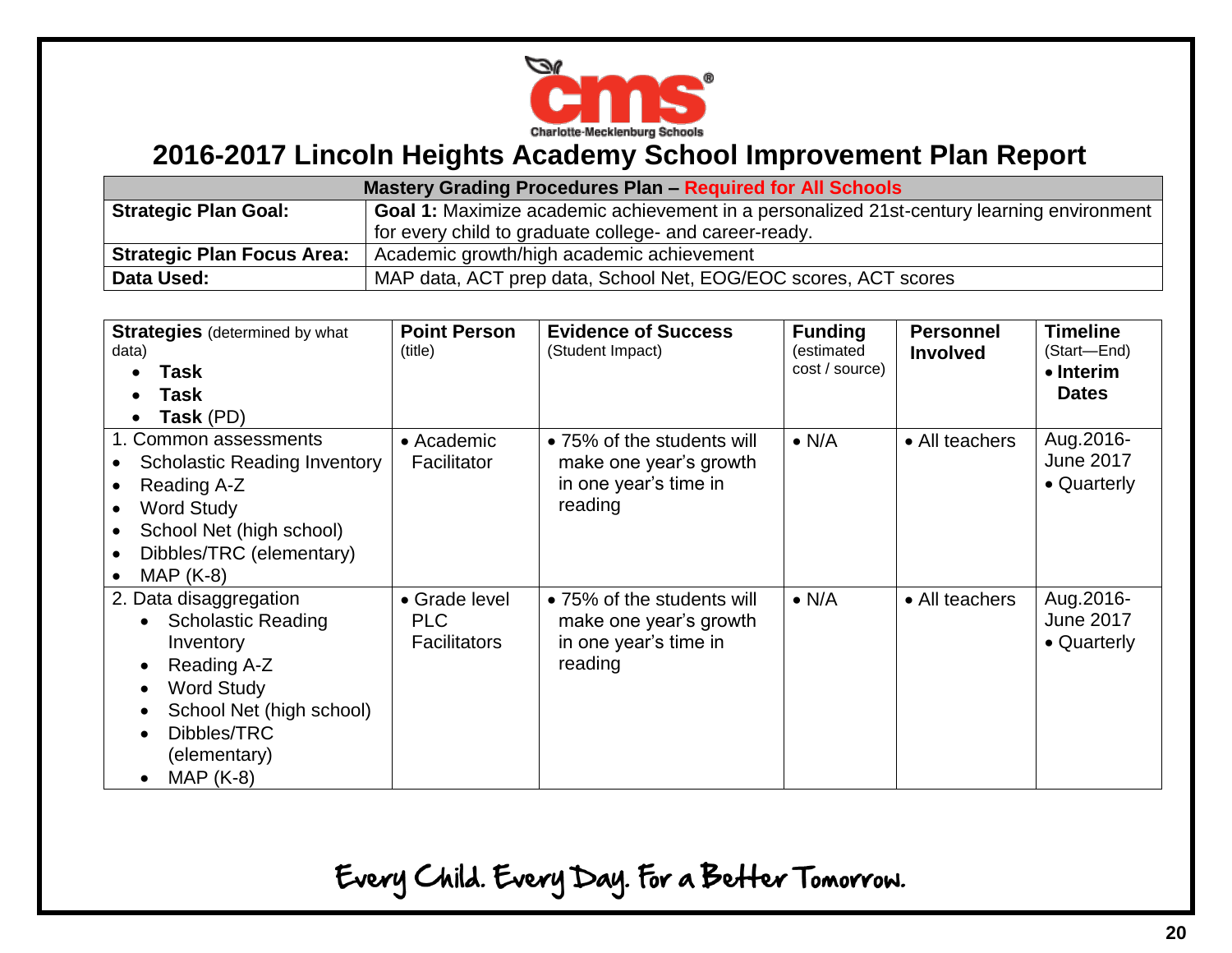

| 3. Flexible grouping<br>Students will be re-grouped<br>for learning lab based on<br>reading data                                                                  | • Grade level<br><b>PLC</b><br><b>Facilitators</b> | • 75% of the students will<br>make one year's growth<br>in one year's time in<br>reading | $\bullet$ N/A | • All teachers | Aug. 2016-<br><b>June 2017</b><br>• Quarterly |
|-------------------------------------------------------------------------------------------------------------------------------------------------------------------|----------------------------------------------------|------------------------------------------------------------------------------------------|---------------|----------------|-----------------------------------------------|
| 4. Late and make-up work<br>Teams will develop recovery<br>plans for students which<br>provide ways to make-up<br>work and receive credit for<br>late assignments | $\bullet$ Academic<br>Facilitator                  | • 75% of the students will<br>make one year's growth<br>in one year's time in<br>reading | $\bullet$ N/A | • All teachers | Aug. 2016-<br><b>June 2017</b><br>• Quarterly |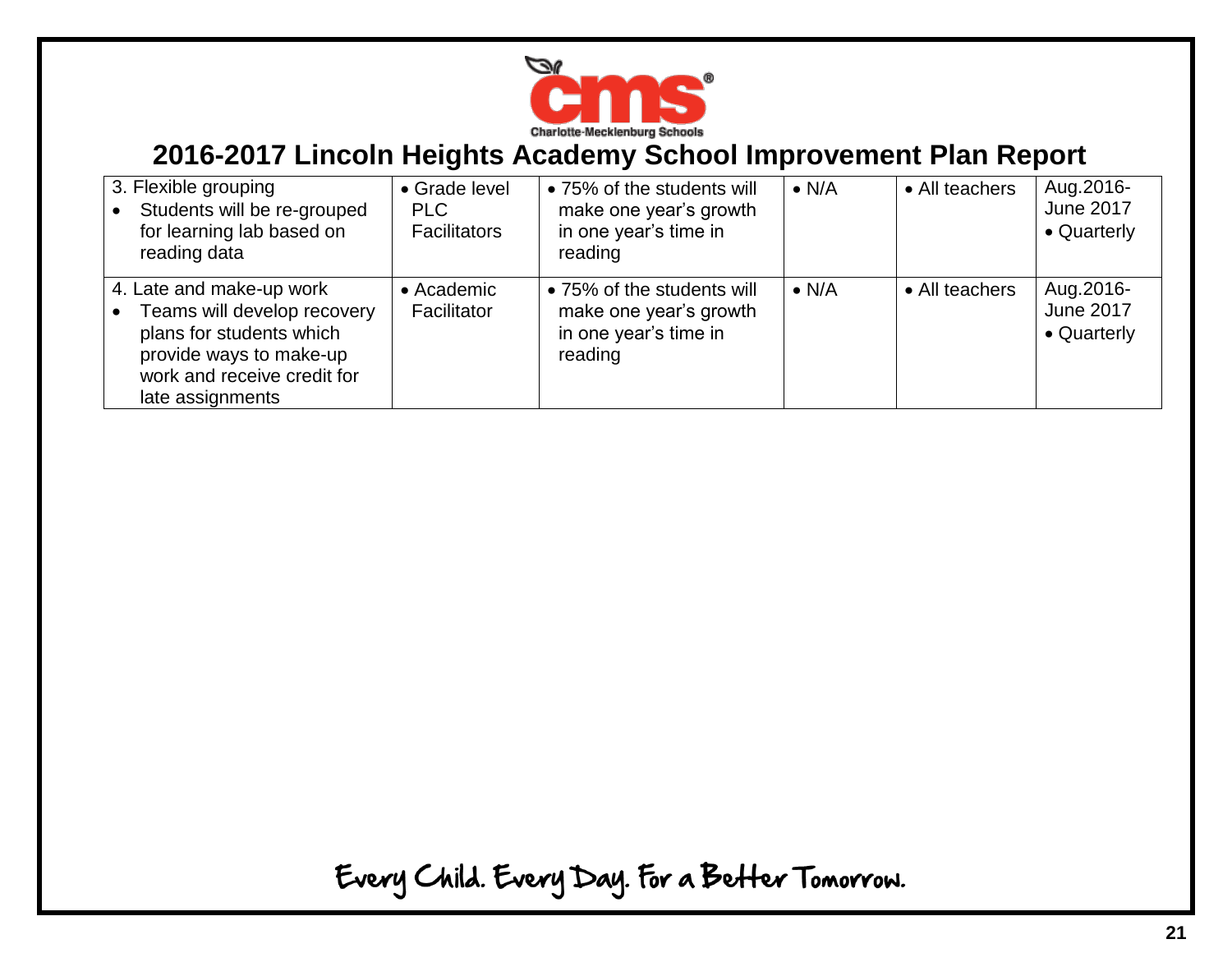

#### **Lincoln Heights Academy - 600 Waiver Requests**

#### **Request for Waiver**

- **1. Insert the waivers you are requesting**
- *Maximum Teaching Load and Maximum Class Size (grades 4-12) [required for all schools with grades 4-12]*
- **2. Please identify the law, regulation or policy from which you are seeking an exemption.**
- *115C-301 (c and d) Maximum Teaching Load and Maximum Class Size [required for all schools with grades 4-12]*

#### **3. Please state how the waiver will be used.**

- *Class size will be adjusted to address student individual instructional needs through flexible grouping of students in the most effective utilization of teaching teams. Maximum teaching load will be used to allow teachers in specific areas of the curriculum to teach students designated for specific skill needs and to address the large number of students requesting elective classes.*
- **4. Please state how the waiver will promote achievement of performance goals.**
- *This waiver will allow more flexibility in grouping students to meet their abilities and needs and thus should enhance their achievement on the performance goals.*